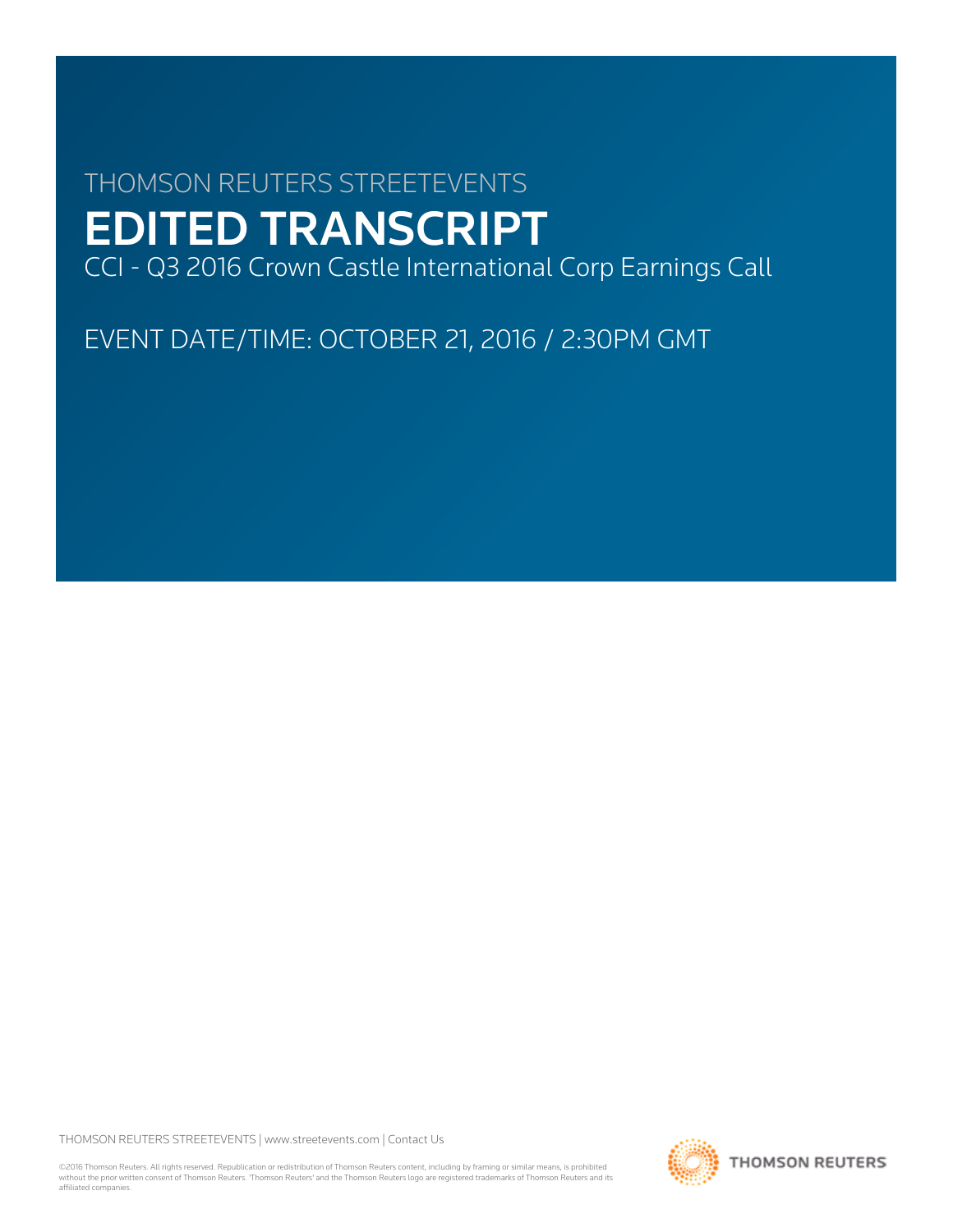# **CORPORATE PARTICIPANTS**

**[Son Nguyen](#page-1-0)** Crown Castle International Corp. - VP, Corporate Finance **[Jay Brown](#page-2-0)** Crown Castle International Corp. - President & CEO **[Dan Schlanger](#page-3-0)** Crown Castle International Corp. - SVP & CFO

# **CONFERENCE CALL PARTICIPANTS**

**[Simon Flannery](#page-5-0)** Morgan Stanley - Analyst **[David Barden](#page-6-0)** BofA Merrill Lynch - Analyst **[Brett Feldman](#page-7-0)** Goldman Sachs - Analyst **[Phil Cusick](#page-9-0)** JPMorgan - Analyst **[Ric Prentiss](#page-10-0)** Raymond James - Analyst **[Matthew Niknam](#page-11-0)** Deutsche Bank - Analyst **[Amir Rozwadowski](#page-13-0)** Barclays Capital - Analyst **[Colby Synesael](#page-14-0)** Cowen and Company - Analyst **[Matthew Heinz](#page-15-0)** Stifel Nicolaus - Analyst **[Nick Del Deo](#page-17-0)** MoffettNathanson - Analyst **[Michael Rollins](#page-18-0)** Citi Research - Analyst **[Batya Levi](#page-19-0)** UBS - Analyst **[Walter Piecyk](#page-20-0)** BTIG - Analyst **[Michael Bowen](#page-22-0)** Pacific Crest Securities - Analyst **[Michael Hodel](#page-23-0)** Morningstar - Analyst

# **PRESENTATION**

#### **Operator**

<span id="page-1-0"></span>Good day, everyone, and welcome to the Crown Castle third-quarter 2016 earnings conference call. Today's call is being recorded. And at this time I would like to turn the conference over to Son Nguyen. Please go ahead.

# **Son Nguyen** - Crown Castle International Corp. - VP, Corporate Finance

Thank you, Vicki, and good morning, everyone. Thank you for joining us today as we review our third-quarter 2016 results. With me on the call this morning are Jay Brown, Crown Castle's Chief Executive Officer; and Dan Schlanger, Crown Castle's Chief Financial Officer. To aid the discussion we have posted supplemental materials in the Investors section of our website at crowncastle.com which we will refer to throughout the call this morning.

This conference call will contain forward-looking statements which are subject to certain risks, uncertainties and assumptions and actual results may vary materially from those expected. Information about potential factors which could affect our results is available in the press release and the risk factor sections of the Company's SEC filings.

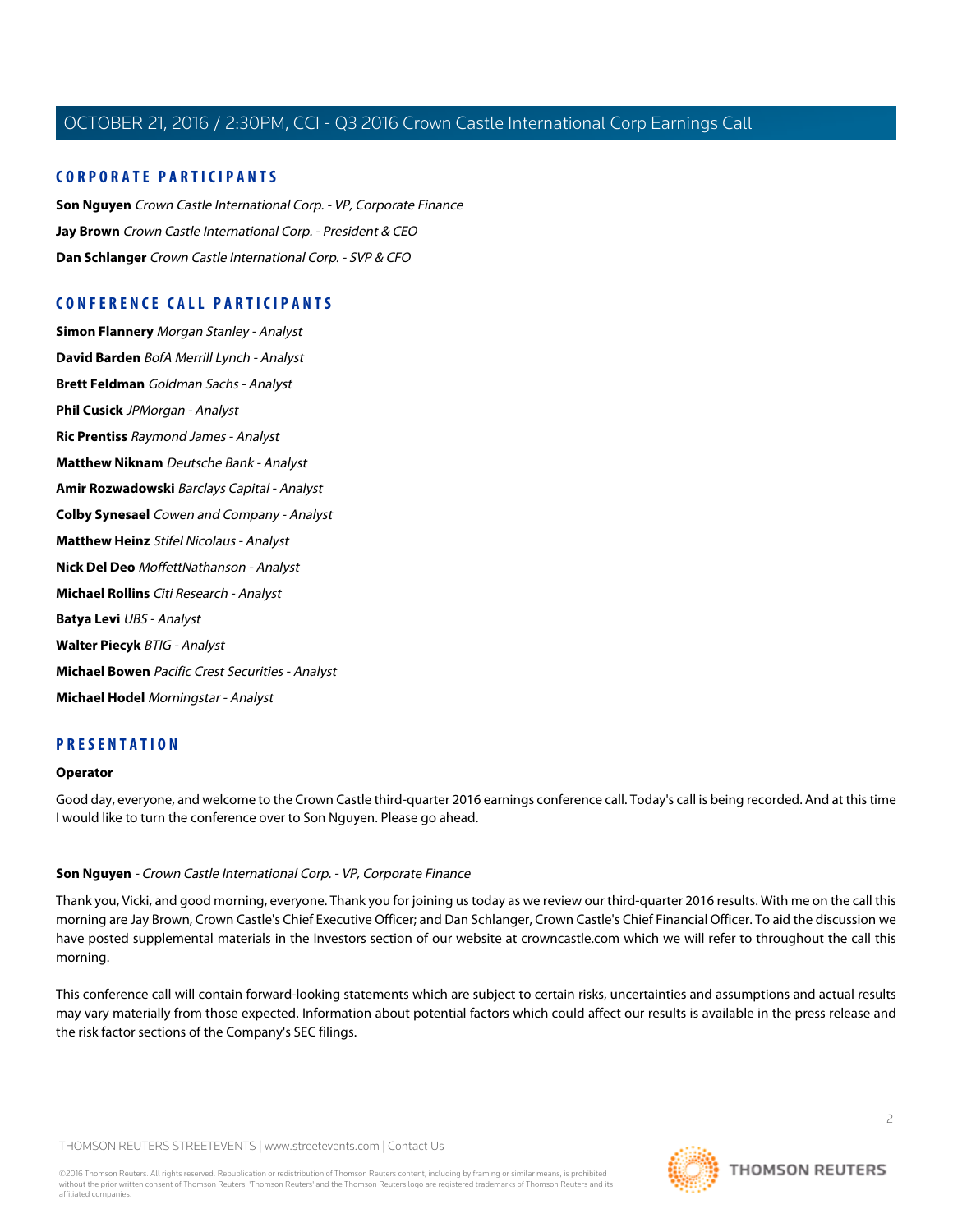Our statements are made as of today, October 21, 2016 and we assume no obligations to update any forward-looking statements. In addition, today's call includes discussions of certain non-GAAP financial measures. Tables reconciling these non-GAAP financial measures are available in the supplemental information package in the Investors section of the Company's website at crowncCastle.com. With that I will turn the call over to Jay.

# <span id="page-2-0"></span>**Jay Brown** - Crown Castle International Corp. - President & CEO

Thanks, Son, and good morning, everyone, appreciate you joining the call this morning. As you saw from our earnings release yesterday, we delivered another great quarter of financial results that exceeded our expectations. As the leasing environment continues at a healthy pace across the towers and small cells, allowing us to once again increase our outlook for full-year 2016.

We also increased our dividend by 7%, reflecting our expectations of continued growth in 2017, and consistent with our goal of increasing dividends 6% to 7% per year. As we discuss further on this call, we believe the healthy leasing environment will continue into 2017. Specifically our 2017 outlook assumes higher growth of approximately \$15 million from small cells and similar growth from towers as compared to 2016.

The growth we see in our business is fundamentally driven by the strong growth in demand for mobile data, which we believe will continue given the continued adoption of data intensive applications such as video streaming; the increasing number of devices that are being connected with the growing importance of the Internet of Things; and the potential for new applications to be deployed in the years ahead that will rely heavily on mobile networks such as fixed wireless broadband, autonomous cars and augmented reality just to name a few.

With this expected growth in demand for mobile data we believe the wireless carriers will invest steadily and their networks, including leasing our infrastructure in the coming years, much like they have historically, to serve the growing and unmet demand for wireless connectivity.

As we have seen over the last two decades, our approximately 40,000 towers are the first option in network deployment given their efficiency and cost-effectiveness. More recently the carriers have looked to small cells to add to their capacity in their networks. Therefore over the last few years we have begun to invest more significantly in this area of our business.

This investment has been based on three fundamental characteristics that we believe make small cells very similar to that of towers. First, the shared economic model of small cells drives down our carriers' cost of deployment. Second, our margins and returns increase over time as the carriers lease more tenant nodes across our fiber. And third, the total addressable market is very sizable.

To illustrate these points I would like to walk you through our experience in Chicago using slide 4. In 2013 we had approximately 300 tenant nodes on air on approximately 100 miles of fiber, or approximately 3 tenant nodes per mile of fiber. Of these 300 nodes approximately 90% were focused in the downtown area.

Fast-forward to today; we have approximately 1,100 nodes on air and under construction on 250 miles of fiber with the tenant node density at approximately 5 tenant nodes per mile. This results on a yield on our investment in Chicago of about 10%.

Importantly, more than half of these nodes are situated outside of the central business district, which demonstrates both the expansion beyond the central business district and, at the same time, the densification in the central business district that has occurred over that time.

The expansion beyond the central business district into the surrounding Chicago suburbs is an example of why we believe the total addressable market for small cells will be so significant. Chicago is representative of what we are seeing throughout major US metro markets, which is why we remain so bullish on the opportunities we see in small cells.

We believe this growth opportunity from small cells, combined with the growth from our towers, uniquely positions us to capitalize on the evolution of wireless networks through the extension of our shared infrastructure model that continues to efficiently and cost effectively serve carrier needs.

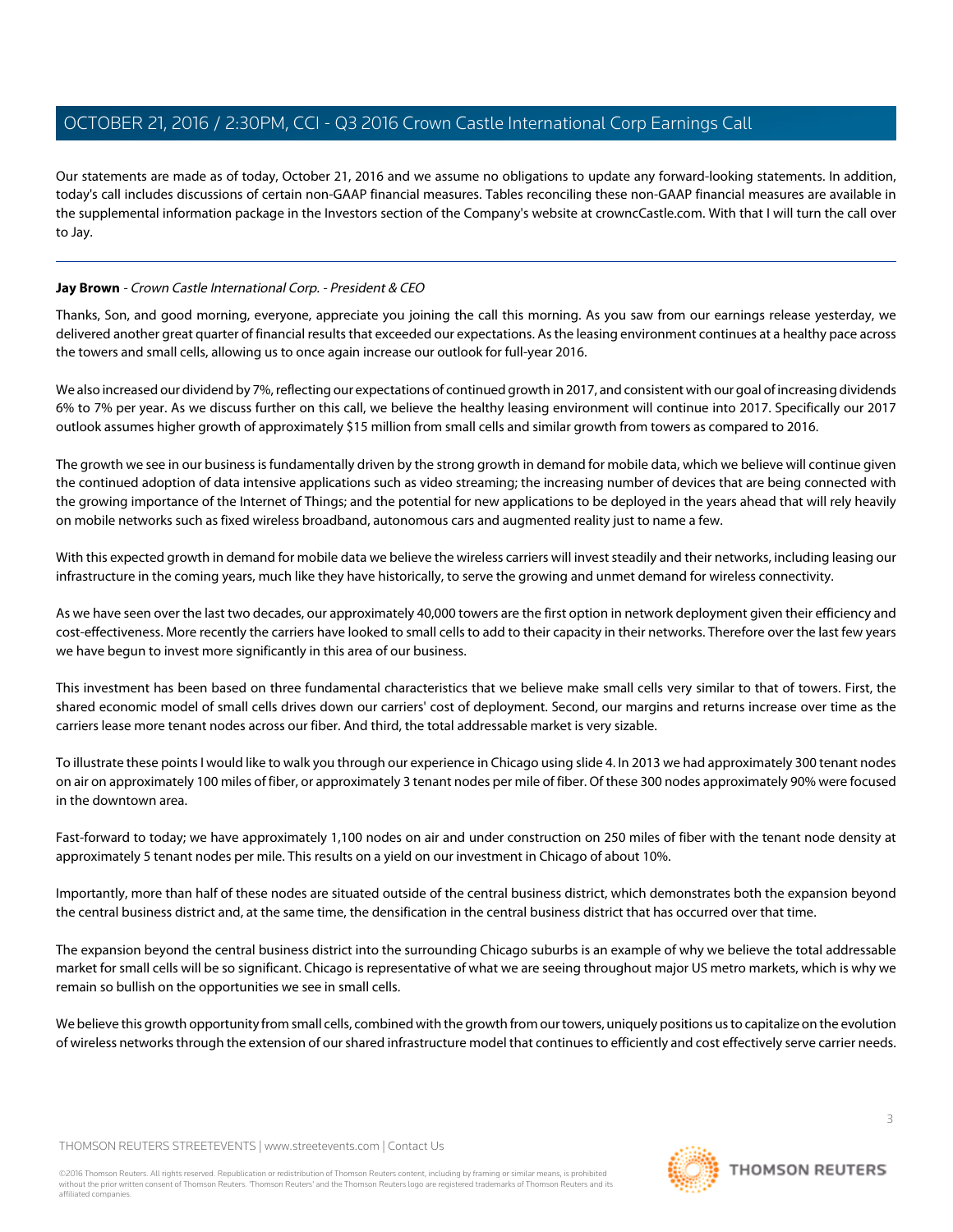The strength of our business model, the underlying strong fundamentals driving wireless investments and the uniqueness of our assets gives us confidence in our ability to continue to deliver 6% to 7% growth in dividends per share annually. We believe this expected growth combined with our current dividend yield of approximately 4% provides a very attractive total return opportunity.

<span id="page-3-0"></span>And with that I will turn the call over to Dan to go through a few more details around our financial results.

# **Dan Schlanger** - Crown Castle International Corp. - SVP & CFO

Thanks, Jay. And good morning, everyone. As Jay mentioned, we have a lot of good things to discuss on the call today. We exceeded our third-quarter guidance range and raised our full-year 2016 outlook, reflecting the continuation of the strong operating performance our team has driven throughout the year and the healthy leasing environment we continue to see.

At the midpoint our updated full-year 2016 outlook for AFFO per share of \$4.73 is up 10% compared to 2015. This growth includes approximately 200 basis points of benefit from acquisitions. We also provided our outlook for full-year 2017 results, which at the midpoint calls for AFFO per share of \$5.01, up 6% over our updated 2016 outlook.

Additionally, we increased our dividend by 7% from an annualized \$3.54 per share to an annualized \$3.80 per share, demonstrating our strong belief in the growth in the cash flows will be able to generate from our high-quality asset portfolio.

Turning to slide 5, our third-quarter results for site rental revenues, site rental gross margin, adjusted EBITDA and AFFO each exceeded the high end of our previously provided third-quarter 2016 outlook, reflecting the continued strength of the overall operating environment.

For AFFO the quarter benefited from \$7 million in lower-than-expected sustaining capital expenditures. To be clear, this benefit was due to timing and we expect that capital will now be spent during the fourth quarter. Adjusting for this timing benefit in lower sustaining capital expenditures, we still would have exceeded the high end of our third-quarter outlook for AFFO and AFFO per share.

Moving on to investment activities. During the quarter we invested approximately \$220 million in capital expenditures consisting of \$19 million in sustaining capital expenditures and approximately \$200 million for discretionary investment opportunities. Included in the discretionary investments is approximately \$17 million of land purchases we completed to further strengthen our control of the ground beneath our towers, which aligns with our central focus of securing long-term high-quality cash flows.

The remaining discretionary investments were focused on opportunities to expand our unique portfolio of shared wireless infrastructure assets and position us to capture more future growth opportunities as our carrier customers continue to invest in their wireless networks. We believe these net investments will generate compelling long-term returns and enhance our ability to deliver long-term growth in dividends per share.

As an example of the compelling returns we generate I wanted to highlight the investments we have made in our small cell business. To date we have invested \$2.6 billion on a net basis in small cells. These investments have resulted in that business now generating over \$400 million per year of site rental revenues and a recurring yield of 6% to 7%.

In broad terms this yield is comprised of three major investments. First, in 2012 we invested \$1 billion from NextG which provided us with an industry-leading platform and significant first mover advantage that we see the benefits of on a daily basis. This investment was made at an initial yield of 3%.

Second, in 2015 we invested about \$1 billion to purchase Sunesys, which provided us with an attractive, dense dark metro fiber footprint in top markets where significant small cell appointments are occurring. This investment was made at an initial yield of 6% to 7%.

Lastly, we have made \$600 million of debt investments outside of these two acquisitions which give us an expanding asset base on which to deploy additional small cells. These investments are generating a yield of low-double-digits demonstrating the higher margins and returns we are driving through co-location.

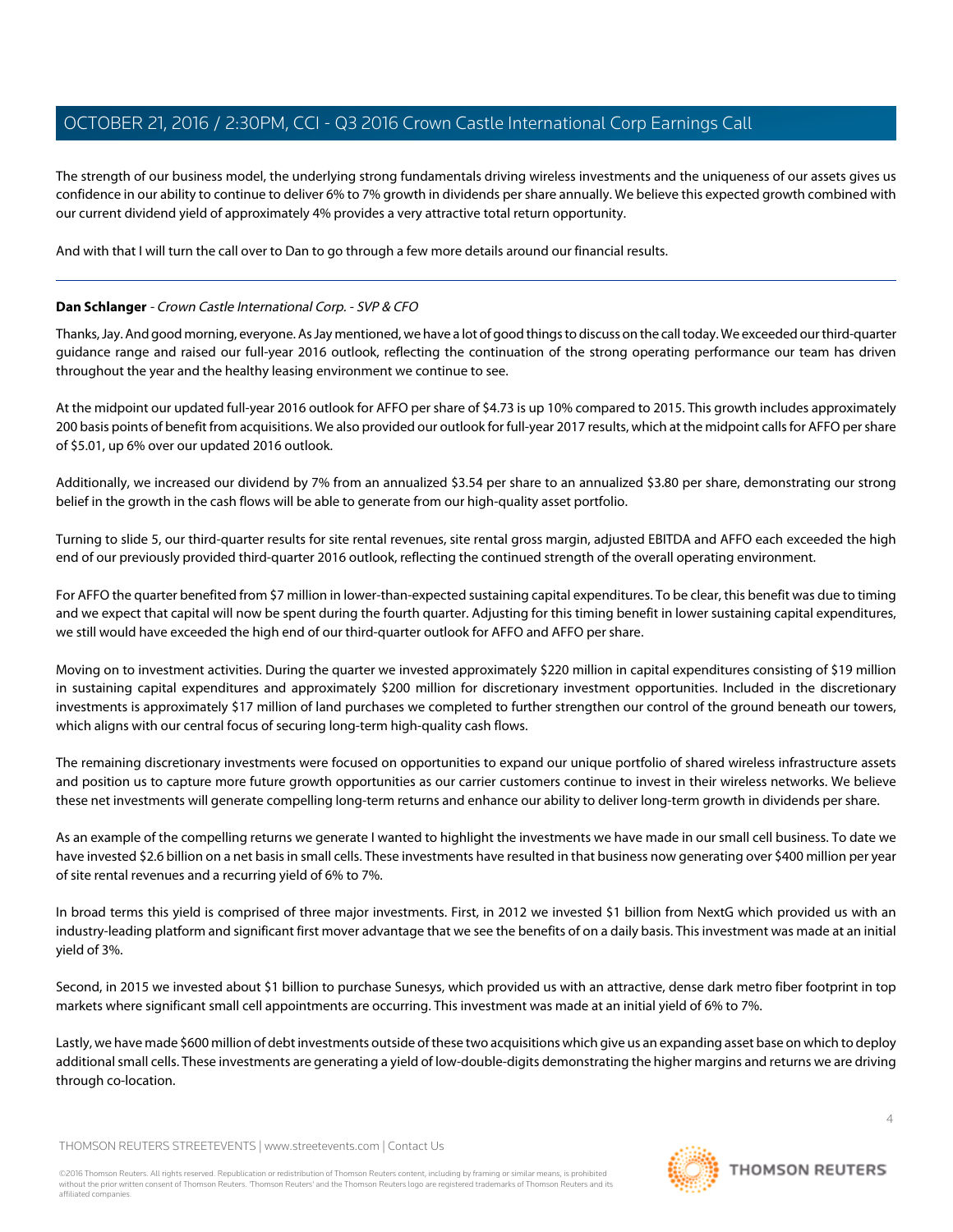As Jay mentioned, these results reinforce our view that small cells exhibit similar share economics as towers and provide us with attractive growth opportunities in the future.

Moving on to financing activities, during the quarter we once again accessed the investment-grade bond market to proactively manage our balance sheet, issuing \$700 million in unsecured notes to refinance debt maturities coming due in 2017 from borrowings under our credit facilities. With this successful refinancing our balance sheet remains in great shape with no significant maturities between now and 2020, ample liquidity under our credit facilities and approximately 80% fixed rate debt.

Additionally during the quarter, we returned significant capital to our shareholders through our quarterly common stock dividend of \$299 million in the aggregate or, \$0.885 per share.

Turning to our 2017 outlook on slide 7, focusing on the midpoint and going from left to right, our expectations for growth in site rental revenues of approximately \$100 million includes approximately \$155 million from organic contribution to site rental revenues which is comprised of the following: Anticipated new leasing activity of approximately \$160 million which assumes approximately \$15 million of higher growth from small cells and a level of growth from towers consistent with the healthy levels we are seeing in 2016.

All of this is offset by approximately \$25 million less growth from the amortization of deferred credits, which we commonly refer to as prepaid rent, as compared to the growth we saw in 2016. Importantly, we expect to collect a similar level of prepaid rent in 2017 as we were collecting in 2016.

In addition to new leasing activity our organic growth is also supported by annual contracted tenant escalators which we expect will contribute approximately \$80 million to \$85 million in growth during 2017. Growth from new leasing activity and tenant escalations is expected to be offset by tenant non-renewals of approximately \$85 million to arrive at organic growth of approximately \$155 million or 5% growth year over year.

The change in straight line, which is an adjustment from GAAP purposes related to our fixed-rate escalators, and contributions from acquisitions made during 2016, bridge the remaining amount to arrive at expected site rental revenue growth of around \$100 million.

Turning to slide 8, I want to spend a moment walking you through the approximately \$145 million expected growth in AFFO the midpoint of our outlook. Picking up where we left off on the prior slide with organic contribution of site rental revenues, the \$155 million of growth the partially offset by a \$35 increase in normal ongoing operating and G&A expenses as well as a \$10 million reduction in services gross margin from 2016 to 2017.

Additionally, with the conversion of our mandatory preferred stock, AFFO increases by \$44 million representing the amount of annual preferred dividends we paid in 2016 that we're no longer obligated to pay in 2017. And finally, 2017 AFFO growth is expected to be negatively impacted by approximately \$10 million on a net basis of other items including cash interest expense, sustaining capital expenditures and the contribution from acquisitions that have occurred in 2016.

The growth of \$145 million at the midpoint and AFFO represents an approximate 9% increase over 2016. On a per-share basis AFFO growth is expected to be 6% including about a 100 basis point headwind from the preferreds that will convert into approximately 11.6 million additional common chairs on November 1 of this year.

Based on our expectations for 2017, and our outperformance in 2016 compared to our initial outlook, we have increased our quarterly dividend by 7% per share, further adding to our track record of growing our dividend.

As Jay mentioned, we remain confident in our portfolio of shared wireless infrastructure assets -- assets uniquely positions Crown Castle to meet our carrier customers' needs as they continue to build out and enhance their wireless networks to meet the rapid growth and demand for wireless connectivity.

These fundamentals give us confidence in our ability to increase our AFFO and dividends per share by 6% to 7% per year over the coming years, which, when combined with our current dividend yield of approximately 4%, we believe provides a very attractive total return profile.

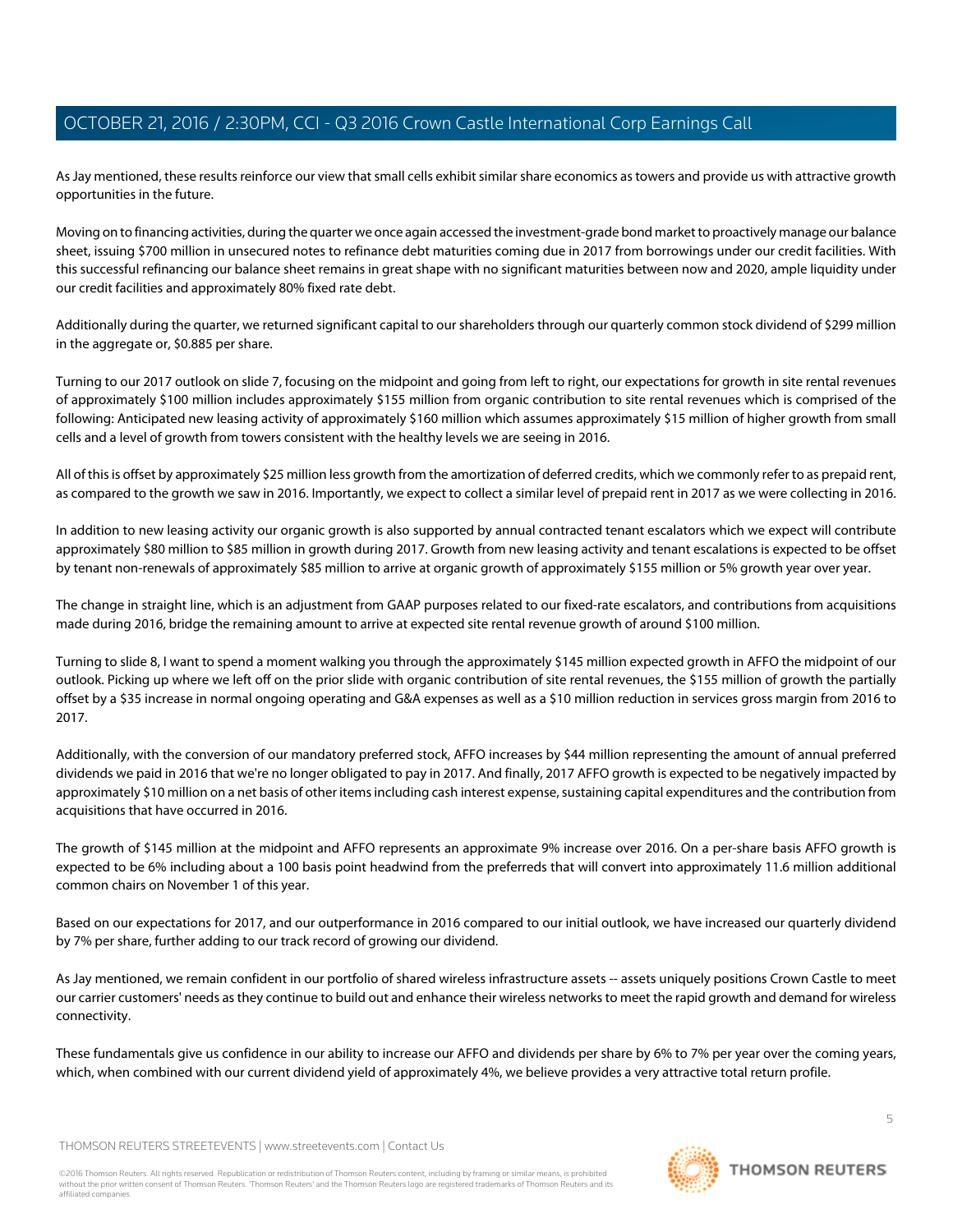With that, Vicki, I would like to open up the call to questions.

# **QUESTIONS AND ANSWERS**

#### **Operator**

<span id="page-5-0"></span>(Operator Instructions). Simon Flannery, Morgan Stanley.

## **Simon Flannery** - Morgan Stanley - Analyst

Great, thanks very much, good morning. Thanks for the color on the small cells in Chicago. Staying on that theme, can you just talk about the latest thoughts on the zoning and the municipalities? There is a lot of articles about the opposition of some towns to certain carrier deployments and to the various providers including yourselves. So where is that coming out? What is Washington doing about it?

And then talk a little bit more about Chicago in terms of the lease up from the carriers. How are you doing in terms of getting additional tenants on obviously the node densities improving? Is that mostly from the initial tenant or are you also getting additional tenants on? Thanks.

## **Jay Brown** - Crown Castle International Corp. - President & CEO

Sure, Simon. On the first question, obviously one of the great benefits of our business, both on the tower side and the small cell side, is that there are very high barriers to entry in the business. And so, we are accustomed to working through the various local municipalities and what the zoning regulations in those municipalities are.

And over time we have worked with Washington to put in what we believe is some smart federal legislation that creates a path that gets to a timely answer from the local municipalities and communities. And we continue to see the impact of conversations with the local municipalities as we deploy small cells and I don't think that is going to come to an end anytime soon.

But I would also tell you that that really demonstrates some of the capabilities and expertise that we have in the business that we are used to dealing with that and can get our carriers deployed on time frames that are reasonable. And so it is not in any way inhibiting our ability to deploy these networks on a reasonable timeframe. But it certainly gives us an opportunity to set ourselves apart from some of the competition in the market.

On your second question, in Chicago, it is a combination of both lease up on the existing fiber, as well as us continuing to deploy additional fiber as we have expanded our fiber footprint around Chicago. As you can see from that slide and the picture, we have increased the number of nodes per mile on that first 100 miles of fiber that we had in the central business district of Chicago. So a lot of that would be lease up, if you will, or co-location on that base of fiber.

And then at the same time we've built out a number of miles, about 150 miles, beyond that central business district out into the suburbs. And while we were building that initially for one carrier we have seen additional co-location beyond that sort of initial build. And it is reflected -- the Chicago market is reflective of really what is happening across the whole country.

We are seeing co-location, which we have talked about, about -- in the neighborhood of about three-quarters of the activity that we are doing is related to expanding the fiber footprint and building new systems for carriers. And then about a quarter of our activity roughly is coming from the co-location of tenants onto existing fiber plan. And the Chicago example shows kind of that same thing as you look at one individual market and how that works.

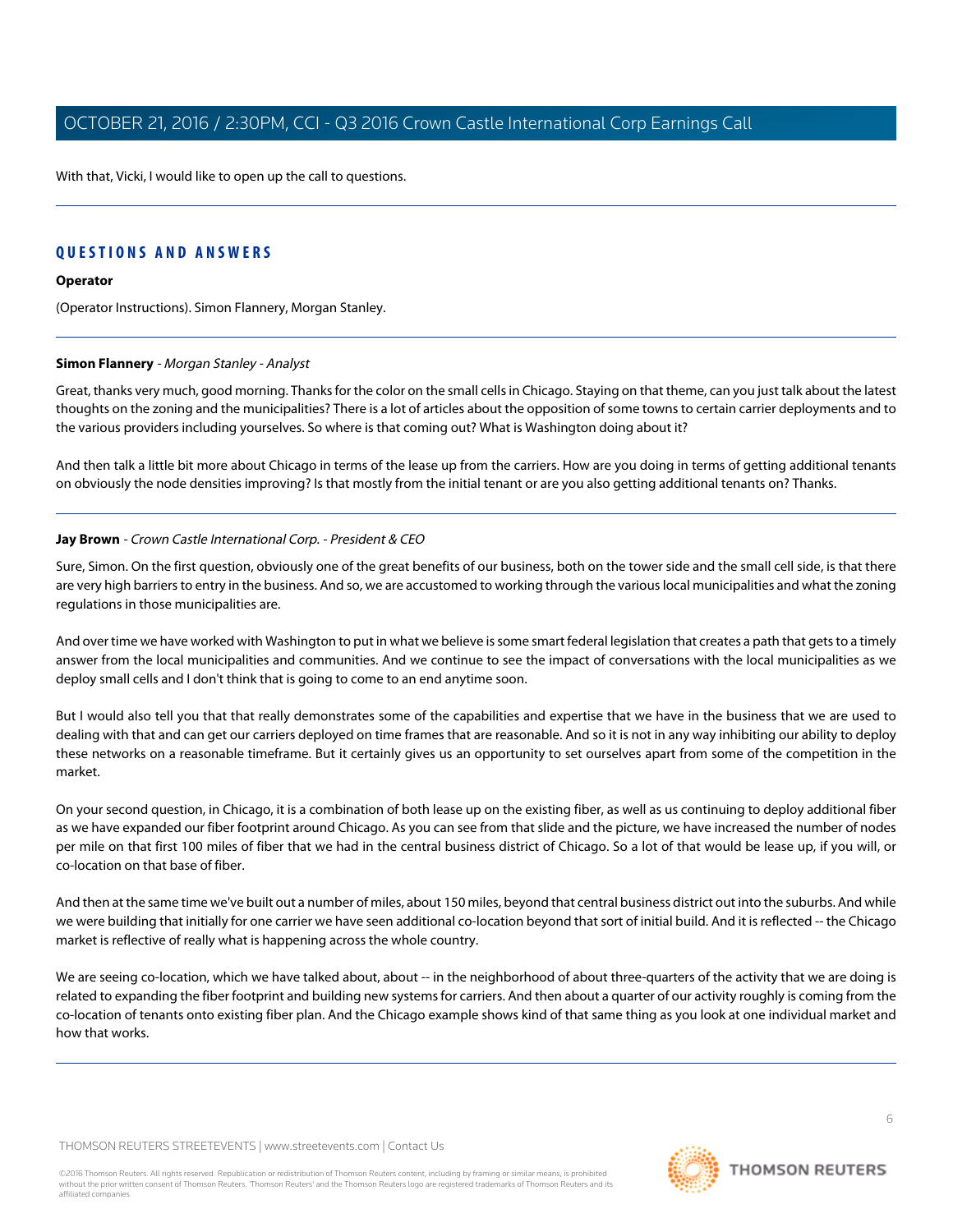# **Simon Flannery** - Morgan Stanley - Analyst

Great, thanks for the color.

## **Operator**

<span id="page-6-0"></span>David Barden, Bank of America.

# **David Barden** - BofA Merrill Lynch - Analyst

I guess two numbers questions if I could. Just the first one maybe Daniel or Jay. The escalators for the base case guidance for midpoint 2017 look I guess on my math to be about 2.6%, which is down actually from the escalators that were part of the equation as we looked into 2016 from 2015. So if you could kind of talk about why the escalators are moving around like that, that would be helpful.

And then the second part was just on the straight-line amortization piece of it. I was wondering if you could kind of maybe elaborate a little bit more on kind of as new prepaid rents are getting paid I think you said it would be flat in 2017 versus 2016. How you are amortizing those so we could kind of model those in.

And second, where they are coming from. Is it mostly the prepaid rents for the small cell builds or is it macro or is it some mix? If you could kind of give us some color there it would be helpful. Thanks.

# **Dan Schlanger** - Crown Castle International Corp. - SVP & CFO

Yes, thanks, David. On the escalators I think the best way to think about that one is we have about 85% of our contracts that have fixed rate escalators at 3% and the other 15% are in the CPI range. So with CPI being as low as it is right now the average is that 2.6% or 2.7% that we are seeing and what we have in our guidance for 2017.

On what you called straight-line amortization, the second question you asked, I think you were mixing concepts a little bit. What you had asked what was really on the prepaid rent which is different than straight-line amortization. So on the prepaid rent amortization, what it is is as we get reimbursed for capital upfront we do amortize that over the life of the contract.

So as you think about it, we have about six or seven years remaining on the contract, that is probably not a bad way to model it going forward is over that amortization [line]. And where that is coming from is both towers and small cells.

But the reason that it is reducing [and that] \$25 million is lower growth in 2017 than it has been in 2016 is that as the tower business has a similar level of activity from year-over-year, the growth in prepaid rent that we are collecting is slowing down to be very similar to where it has been year-over-year, which is what we think is happening in 2017.

And therefore the growth and amortization on the towers is slowing down. Whereas on small cells, as we are building more and more systems, we are still growing the amount of prepaid rent we are collecting and therefore the prepaid amortization based on the activity that we are seeing in small cells.

# **David Barden** - BofA Merrill Lynch - Analyst

Okay, yes, you are right. I confused straight-line and amortization. Amortization was what I was interested in, so thank you for that. And so, just to clarify on the escalators again. So if the 85% and 3% are fixed and the 15% is a CPI, how did the CPI change so dramatically from your expectation for this year versus last year?

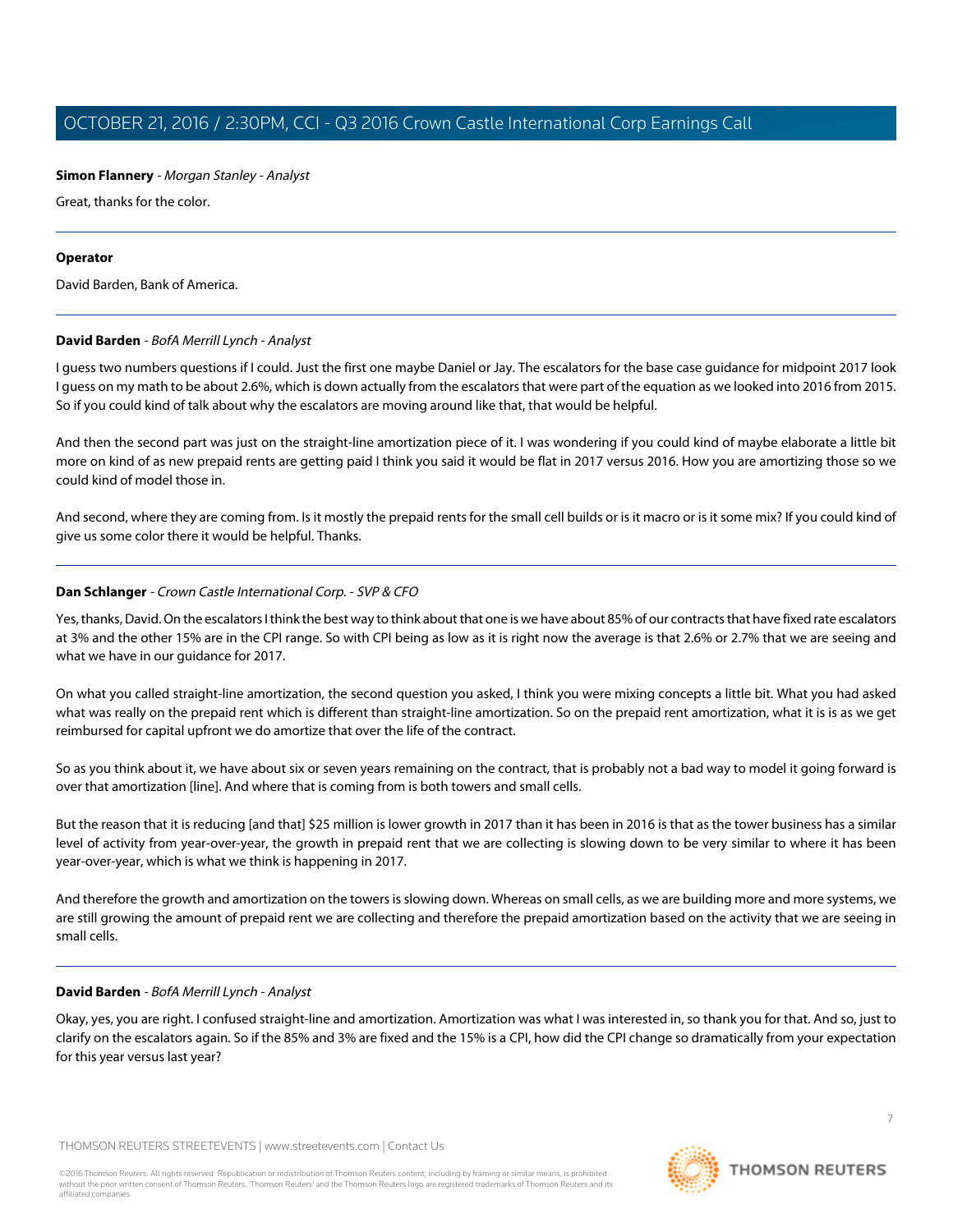## **Jay Brown** - Crown Castle International Corp. - President & CEO

Yes, I think if you -- Dave, if you look at it over time -- and this is where the supplement I think is really helpful, where we have laid out in the supplement over many years what we expect the escalation on those contracts to be.

You will recall a number of years ago where we went down the path with some of the carriers and they prepaid for rent and that was often in the form of increased steps in their contracts as they paid for the right to amend the sites rather than just doing it one at a time. And so those were embedded in the escalations on those contracts.

As you will recall, for virtually all of 2016 we have been back on a -- as they did amendments they would pay for each individual. And so we saw our last step during calendar year 2016. So that accounts for most of the movement downward.

But in terms with looking at what it will look like kind of over time, I think the best place to go is look at the supplement as we have modeled out your contractual steps into the future so that you can get your model right.

## **David Barden** - BofA Merrill Lynch - Analyst

Thanks, guys.

#### **Operator**

<span id="page-7-0"></span>Brett Feldman, Goldman Sachs.

#### **Brett Feldman** - Goldman Sachs - Analyst

Thanks for taking the question and I guess I will go back to Chicago. If I look at the slide, it certainly is supportive of the bullish view you had on the addressable market for small cells. But if you could flip it around and you look at it from someone who is purely interested in the tower space and say it confirms worst fears that small cells might be cannibalizing towers.

Because it would seem like from that map that some of those new areas would be traditionally tower areas. And so I was hoping you could just give us a little bit more color as to the capacity and coverage problems that these small cell deployments outside the urban core were solving and why was it that towers weren't being used in those circumstances?

# **Jay Brown** - Crown Castle International Corp. - President & CEO

Sure, Brett, appreciate that question. Small cells are a means by which the carriers can make the macro sites most efficient and effective in terms of utilizing the spectrum on that particular site. As I mentioned in my comments, and we can see this in the Chicago deployment or we could take you to kind of any major US market where we've deployed small cells and show you a similar trend from the carriers. They are using the macro sites because they are cost effective and efficient.

So if you could solve those challenges with macro sites they would end up co-locating equipment on another macro site. But most of the time these small cells are being put in and around and very close to existing macro sites in order to reuse the spectrum and create additional capacity.

And what happens when they do that is it frees up the tower to provide a bit of an umbrella, if you can think of it that way, an umbrella of coverage over an area and enables the user to have a more ubiquitous and uniform experience with their mobile device.

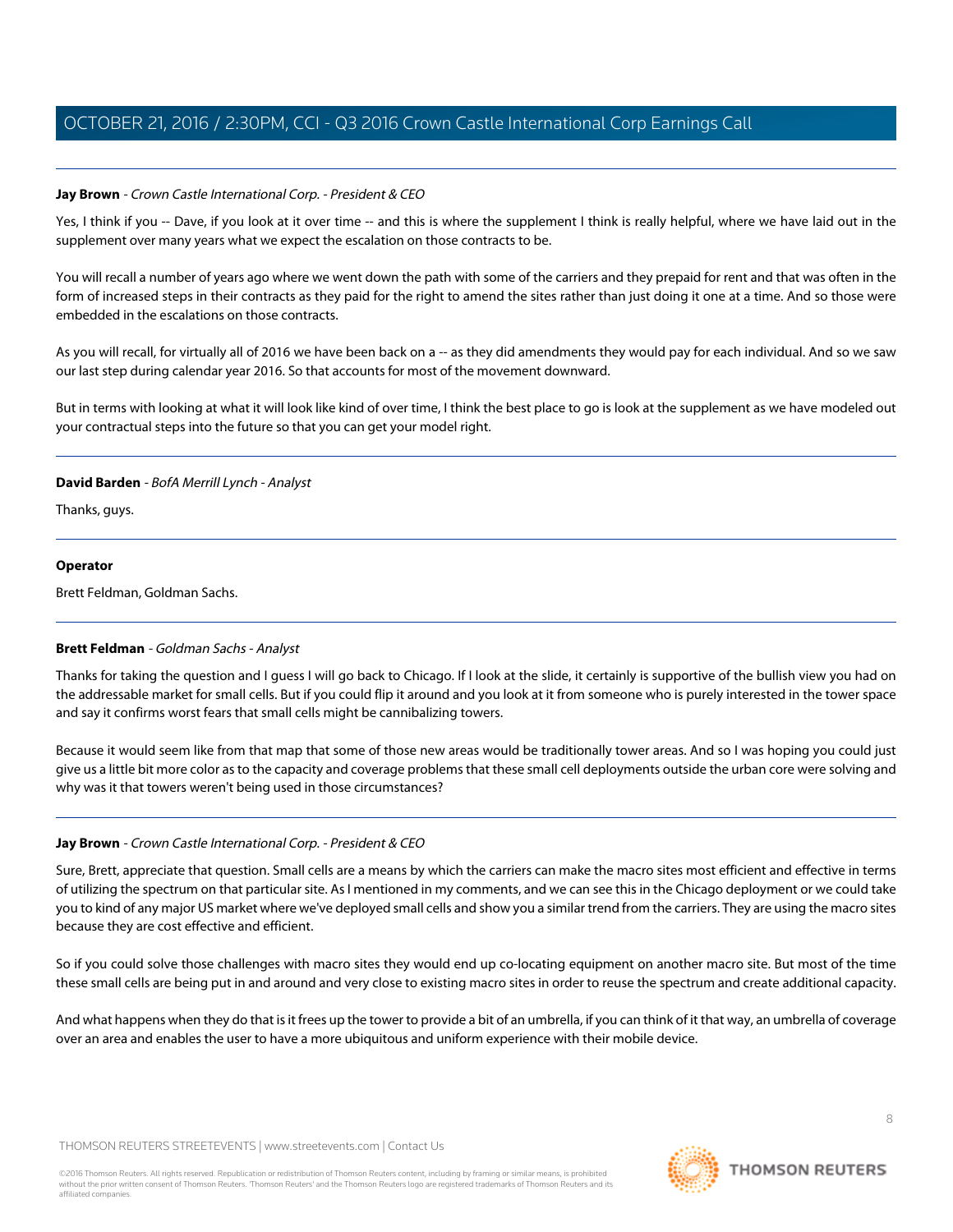From a practical standpoint the way all of us as users often see this is we will have four or five bars on our phone and yet we can't connect and experience a reasonable data session. The reason for that is that you are receiving or seeing the spectrum and the signal at your handset device, but there is not enough capacity in the spectrum to provide that.

So by putting a small cell in the general facility of where there is an existing macro site you are offloading some of that capacity without changing the coverage or the necessity of the macro site to deliver the data experience to the consumer. And so they are using small cells in essence underneath these micro sites which both improves the consumer experience as well as frees up the macro site to be as efficient and as effective as it was originally designed.

If you were to go -- if we were to go into that -- this example and blow it up to an even greater detail than what we are showing on the slide there, what you would see is macro sites in the very areas that we are putting in small cells. But we don't believe, based on the conversations we have had with the carriers, their continued desire to both lease towers, as we talked about on this call, at the same pace that they are doing throughout 2016 and that continuing into 2017.

We don't see any slowdown in the activity around towers, nor do we see them using small cells as a replacement. It is really just improving the effectiveness of those macro sites that they have.

#### **Brett Feldman** - Goldman Sachs - Analyst

Do you have towers in that area? Just out of curiosity.

#### **Jay Brown** - Crown Castle International Corp. - President & CEO

We do.

#### **Brett Feldman** - Goldman Sachs - Analyst

And do you think that they chose to do this instead of using those towers? Or the point was the towers you have aren't solving the problem that we have right here?

#### **Jay Brown** - Crown Castle International Corp. - President & CEO

The challenge is that the data usage in the general vicinity of the tower is so significant that the geography that is intended to be covered by the tower can't be covered by that macro site alone. So they go in and offload some of the traffic onto the small cell, which then makes that macro site effective for which it was designed to cover a broader geography.

#### **Brett Feldman** - Goldman Sachs - Analyst

Okay, got it. Thank you for taking the question.

#### **Operator**

Phil Cusick, JPMorgan.

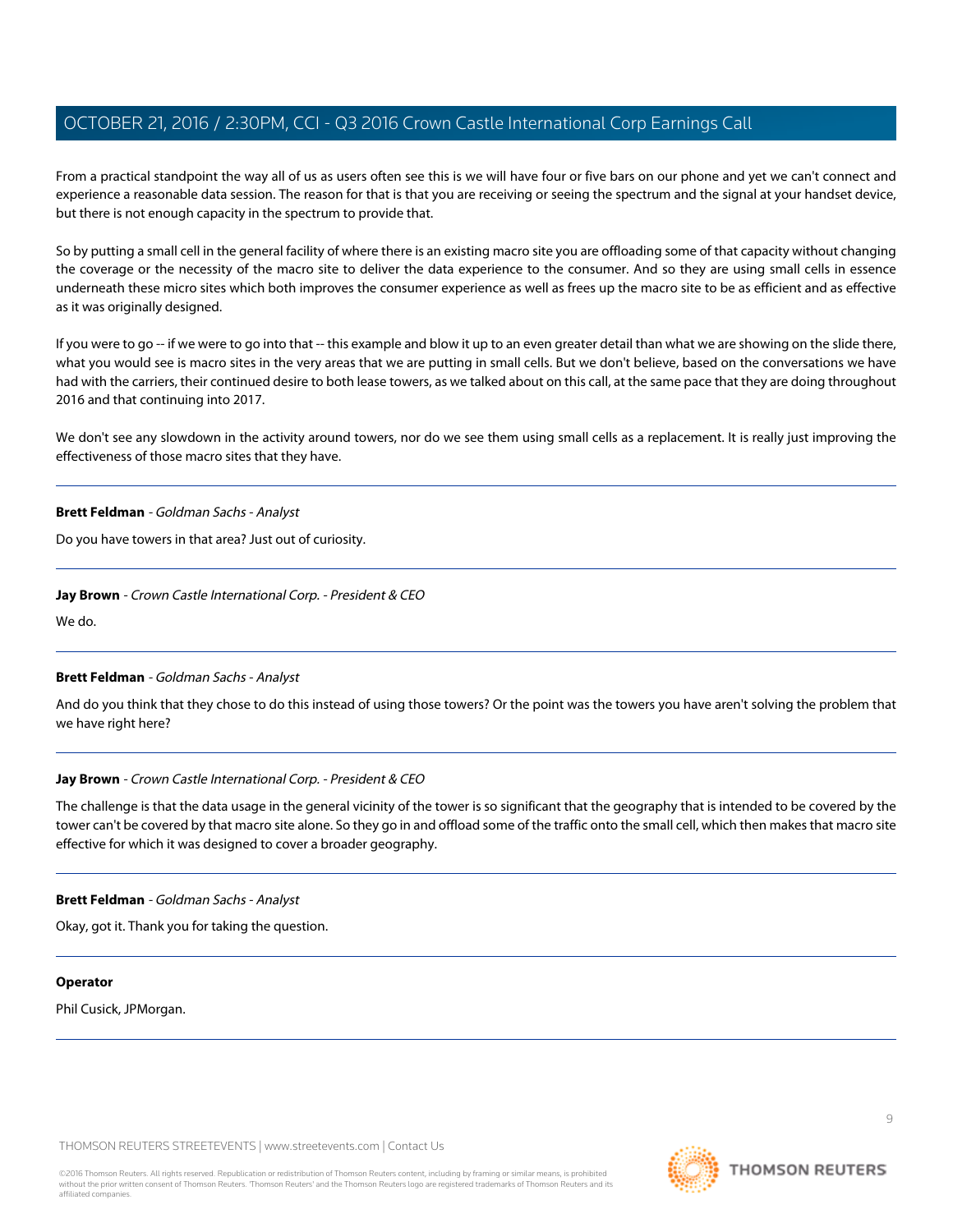## <span id="page-9-0"></span>**Phil Cusick** - JPMorgan - Analyst

Two. One, first on the Chicago example if I can. Can you talk about what the backhaul situation is there? What is the mix of owned versus leased fiber? And what do you see in the cost trends for that?

#### **Jay Brown** - Crown Castle International Corp. - President & CEO

Yes, we own all of the fiber that we are showing there in the Chicago market.

#### **Phil Cusick** - JPMorgan - Analyst

And it is all you have constructed, that is not IRUs or anything like that?

## **Jay Brown** - Crown Castle International Corp. - President & CEO

That is correct. We have constructed the fiber or in some cases we have acquired portions of it over time through the acquisitions that Dan referenced in his comments. But we own it all.

## **Phil Cusick** - JPMorgan - Analyst

Understood. And can you talk to us more about the expansion of small cell revenue expectations in 2017? We have heard different times of expectations of this business accelerating, the potential of putting more capital into it. How do you think about that and is there potential to put incremental amounts of capital into that each year going forward?

# **Jay Brown** - Crown Castle International Corp. - President & CEO

Phil, as we talk about and look at this business, first of all let me answer the simple question, then I will talk the kind of our macro view. The simple answer to your question is, we are expecting more activity around small cells in 2017 than what we are seeing in 2016 and that is the driver of the \$15 million of additional growth -- increased growth in 2017 as compared to 2016. That is a result of as we have expanded the asset base we are seeing co-location and continuing to invest in the areas where we are expanding that fiber footprint.

Stepping back from the specifics of the year-over-year change, we have a view that over the next decade there is going to be a significant expansion of small cells utilized by all of the carriers to improve the data experience that consumers enjoy. And as we look across the business that we have today and the \$3 billion of capital that we have invested, we think we have barely scratched the surface on what the opportunity is there.

In the near-term, given the amount of time it takes to build these projects in the neighborhood of 12 to 18 months, we have a lot of visibility around what we think that revenue growth is which we are providing in our 2017 outlook. But beyond that we think there is potential for additional upside as both we invest and expand these systems and at the same time co-locate additional tenant nodes on the systems that have already been built.

And the other thing I would say about this is this entire strategy really comes back to sort of the core driver of everything that we think around the business. We are investing capital with the goal of increasing our dividend over the long-term.

And so the opportunities that we see in small cells and the returns that we are talking about, we are excited about them because of their potential to continue to drive the dividend over the long period of time, and potentially even increase the growth rate of that dividend growth over a long period of time.

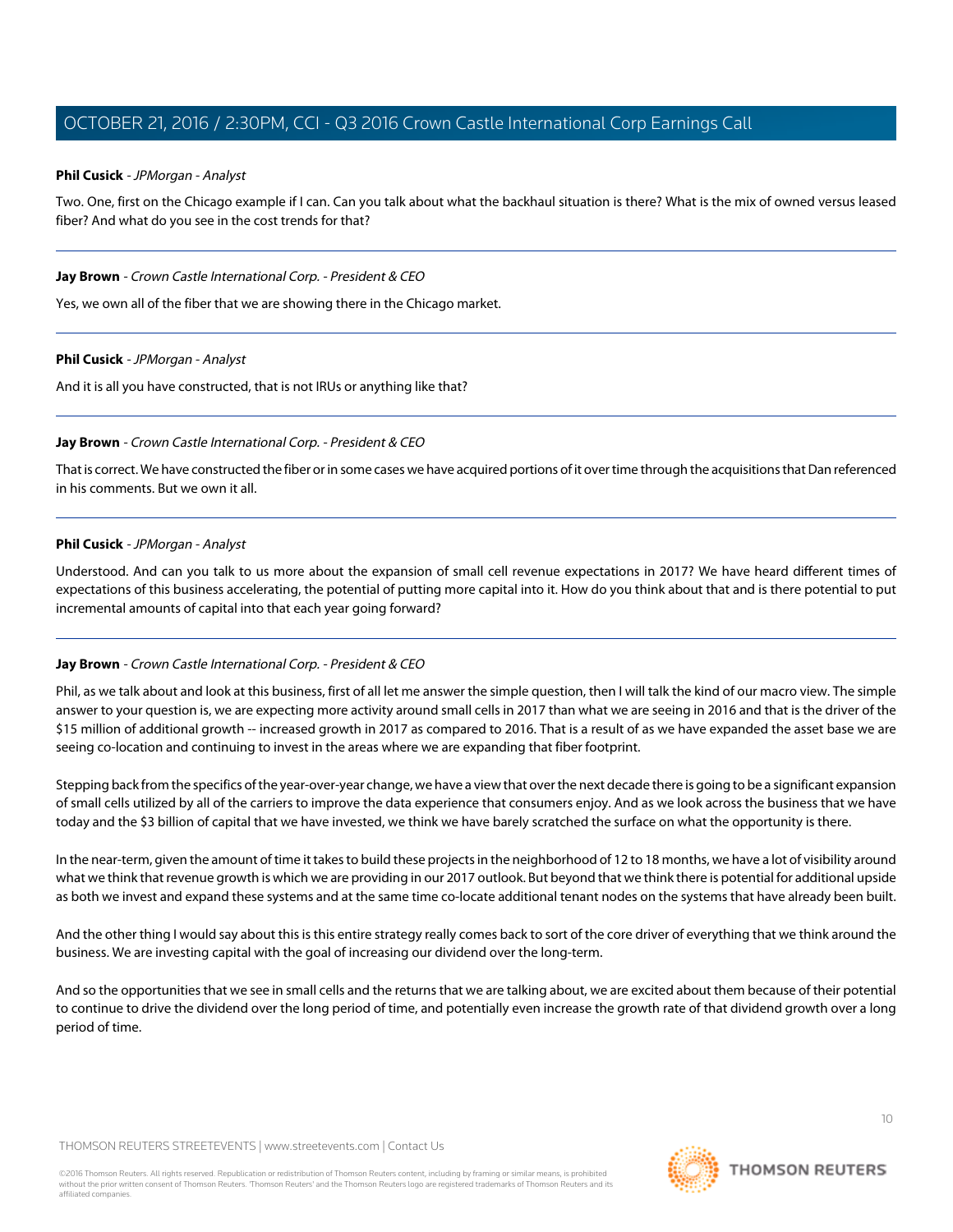And everything that we are seeing, as we talked about the business as a whole, you look at the sequential change or the year-over-year change in small cells, we are seeing growth in incremental margins and we are seeing expansion of the revenue. That certainly tells the story. And then if we go all the way down to a single market area we see that thesis that we have had for several years really playing out as we expected and we are pretty excited about what it could mean for us over the long term.

#### **Phil Cusick** - JPMorgan - Analyst

Understood. Thanks, Jay.

## **Operator**

<span id="page-10-0"></span>Ric Prentiss, Raymond James.

# **Ric Prentiss** - Raymond James - Analyst

A couple questions still on the prepaid rent side. Can you break out for us a little bit as far as on the prepaid rent received that I think you said 2017 would be similar to 2016? How much of that is going to small cell prepayment received versus the tower side?

# **Dan Schlanger** - Crown Castle International Corp. - SVP & CFO

Ric, we are not going to give specific guidance to what we see on prepaid rent received. But you can see in our supplement that we break out both the prepaid rent received and the amortization of prepaid rent between small cells and towers.

And you can annualize the nine-month numbers that are in there; they are about similar right now. We will see some continued growth in small cells and, like we are saying, we will see less growth in towers. So the small cells will get a little bigger than the towers over 2017.

# **Ric Prentiss** - Raymond James - Analyst

Okay. And then the mentioning that you are going to have \$25 million less growth in the amortization in 2017 versus 2016. How much was the growth in the amortization of 2016 versus 2015 in the current midpoint?

# **Dan Schlanger** - Crown Castle International Corp. - SVP & CFO

Yes, again, if you just look at the supplement and take the nine-month numbers and annualize them and then compare them to 2015 you get about \$50 million of additional growth from prepaid rent amortization 2016 over 2015.

# **Ric Prentiss** - Raymond James - Analyst

Okay. And then some questions about -- like Brett's question about cannibalization. Can you update us a little bit on just if a carrier wanted to get off of a macro tower, if their contract was up and they wanted to move to a small cell system or move to somebody that was able to get a new tower built nearby, what is the estimate that you guys have as far as what that switching cost would be?

How much would it cost them to actually physically get off the tower? I know it all varies by how much equipment, but is there a good kind of rule of thumb average that people should think about?

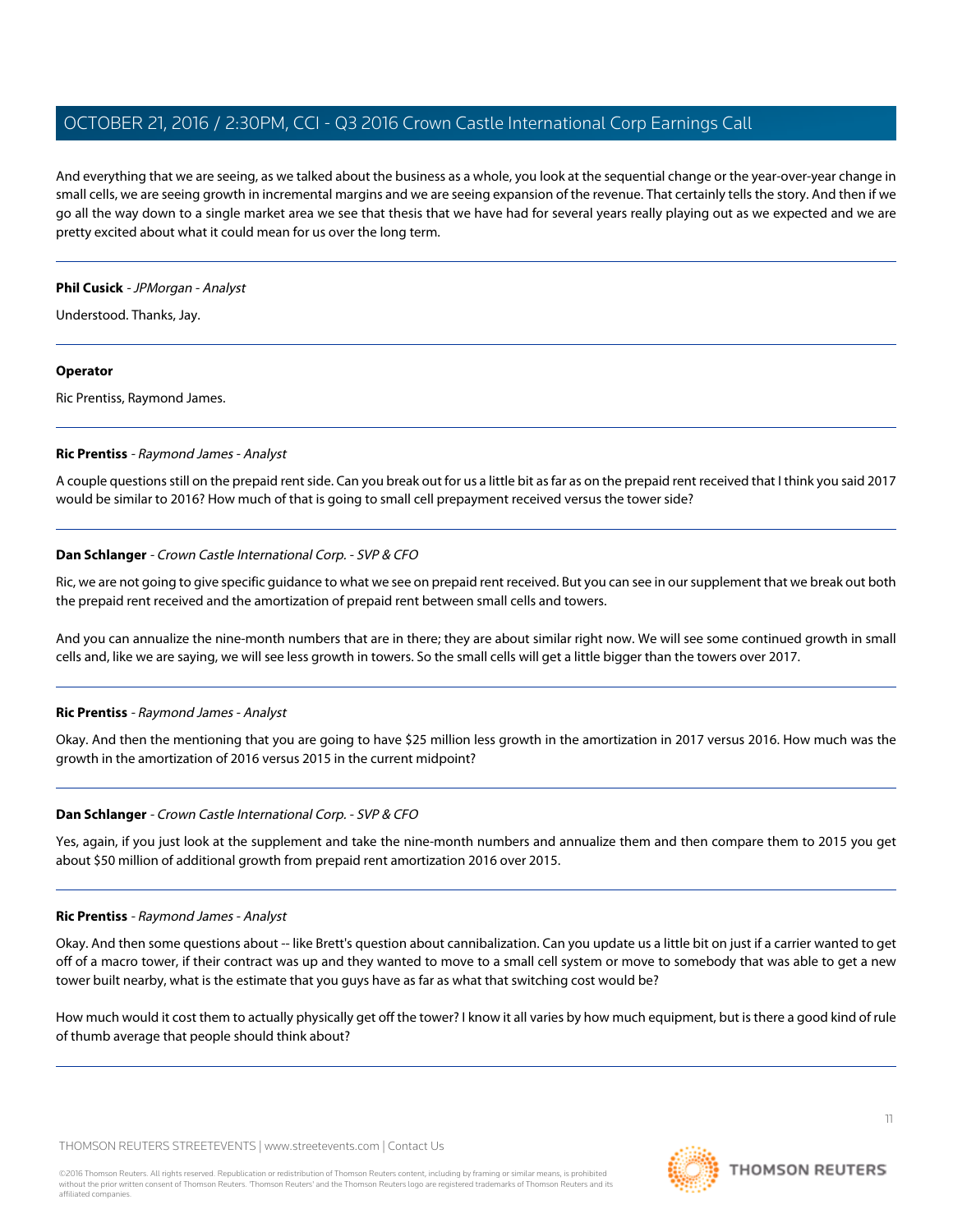## **Jay Brown** - Crown Castle International Corp. - President & CEO

Well, just coming off of the tower is one cost, that would be in the neighborhood of probably \$35,000 to \$40,000 to take the equipment down. The real issue is the geographic coverage of small cells as compared to a tower. A tower is going to cover anywhere between an eighth and a half a mile of geography around a given macro site. And a small cell is going to cover a couple hundred feet.

And so, if you were trying to replicate with small cells the coverage of towers, the quantity of those would probably be well in excess of 15, 20, 25, maybe 30 plus small cells in order to get anywhere close to the capacity of a macro -- a single macro site. And the economics of a small cell are about a third of that of towers.

So from a cost standpoint it just doesn't ever make sense to utilize small cells as a replacement for macro sites, which is why we don't see that happening. But where they do do it is, as I mentioned in the comments, Ric, earlier to Brett, where they are doing it is in places where it makes that macro site more efficient.

So I just don't -- we are not concerned at all that small cells are going to cannibalize macro sites and the demand for macro sites because of the cost element of that. And if you look at what is the main driver of that cost, it is the cost to construct and build the fiber which makes up the vast majority of the cost of small cell nodes.

And that cost is not going to come down over time. That is a construction cost, it is likely an escalating cost over time rather than a cost that would decline say with the reduction of the cost of technology. So I think the economics, if you look at it on a comparison basis, would suggest macro sites are definitely the preferable approach for the carriers when it will solve the problem.

#### **Ric Prentiss** - Raymond James - Analyst

Makes sense. And one quick one on escalators like David asked. So should we assume that the 85%-15% split as we think about taking escalators into the future, not just 2017, but that 2018 or 2019 should look like 2017 if there were no other changes to CPI then?

#### **Jay Brown** - Crown Castle International Corp. - President & CEO

Yes, Rick, that is accurate. And you can see that in the supplement. But beyond that it is about 85% fixed and the 15% floating. And so the real variable that will change over time is where does CPI fall out and it could -- given how the CPI is currently I guess it is unlikely that it cuts against us, more likely it cuts for us.

#### **Ric Prentiss** - Raymond James - Analyst

Sure. Great, thanks, guys.

#### <span id="page-11-0"></span>**Operator**

Matthew Niknam, Deutsche Bank.

#### **Matthew Niknam** - Deutsche Bank - Analyst

Just one on fourth-quarter site leasing guidance. So you saw about a \$7 million uptick this quarter in site leasing revenues, the midpoint of the guide next quarter implies about a \$1.5 million lift sequentially. So maybe if you can explain what is driving the slowdown.

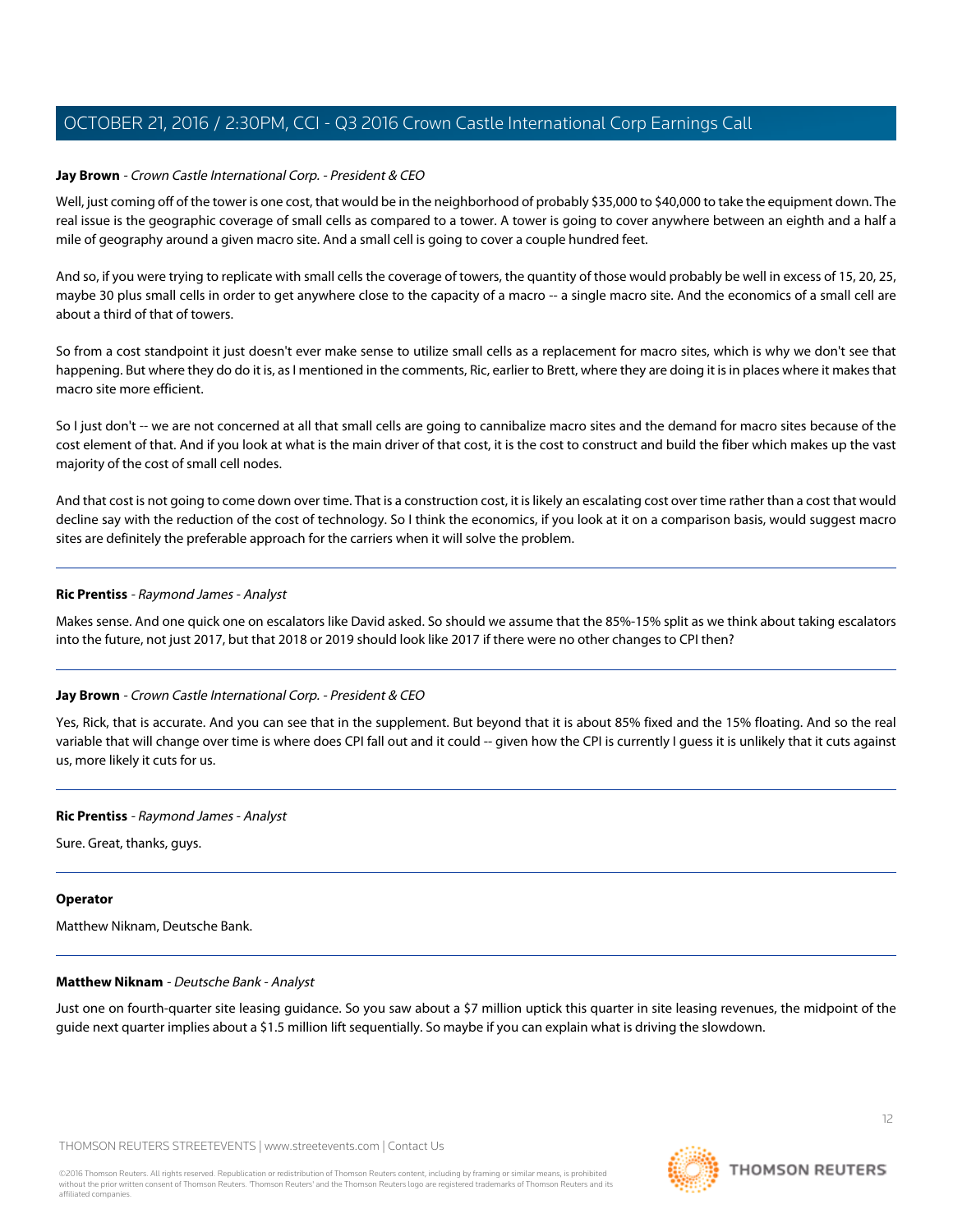And then second, on the 2017 outlook, just wondering how you get to that 5% core growth next year specifically around how you build in new activity and non renewals split up over the course of a year? Thanks.

## **Jay Brown** - Crown Castle International Corp. - President & CEO

Yes, on your first question around sequential growth, it has to do with the timing of leasing and churn. The amount of churn that we have in the fourth quarter is really driving that. As I mentioned, I think we have said a couple of different ways, in terms of the activity that we see we are not seeing any slowdown in the activity and we think the level of 2016 continues into 2017. So it is really around the timing of churn.

#### **Dan Schlanger** - Crown Castle International Corp. - SVP & CFO

Yes, so, on your second question on what we are building into the 5% growth for 2017, we have talked about the push-out of churn from 2016 into 2017. You can see that in the supplement where some of the consolidation churn that we expected to happen in 2016 we have now pushed out to 2017. So what that does is twofold, it increases the 2016 base and decreases what could happen in 2017, so that is baked in.

And the second is what Jay talked about as part of the prepared remarks is that we do see \$15 million of incremental growth on small cells, but we talked about historically that being about \$55 million of growth in small cell revenues in 2016; we are looking for something in the \$70 million neighborhood going into 2017. And then from macro towers we see similar growth from 2016 going into 2017.

So no real slow down at all and a pickup in the small cells, which when you put all that together gets to the growth we have shown, it is just unfortunately it is offset by this prepaid rent that we talked about a bit on the call today that is coming down in growth by \$25 million which reduces the growth rate a fair amount. So we see on kind of the core activity growth small cells increasing, towers staying the same and the non-cash portion coming down from a growth perspective.

And just to expand a bit on that under prepaid, it is really related to prior year more than this year because the amortization over a long period of time. And so, really as the leveling off occurs, like I mentioned earlier of the tower business, that is was driving the lower growth as opposed to anything that is impacting this year's activity.

# **Matthew Niknam** - Deutsche Bank - Analyst

And just to follow up, in terms of pacing of new activity next year, I know traditionally it has been a little bit more second-half weighted. And any change in terms of how we should think about that for 2017?

# **Jay Brown** - Crown Castle International Corp. - President & CEO

No, Matt, no change in what is typical. So as we go into the year we would expect next year to be a bit backend loaded.

#### **Matthew Niknam** - Deutsche Bank - Analyst

Okay, great. Thank you.

#### **Operator**

Amir Rozwadowski, Barclays.

THOMSON REUTERS STREETEVENTS | [www.streetevents.com](http://www.streetevents.com) | [Contact Us](http://www010.streetevents.com/contact.asp)

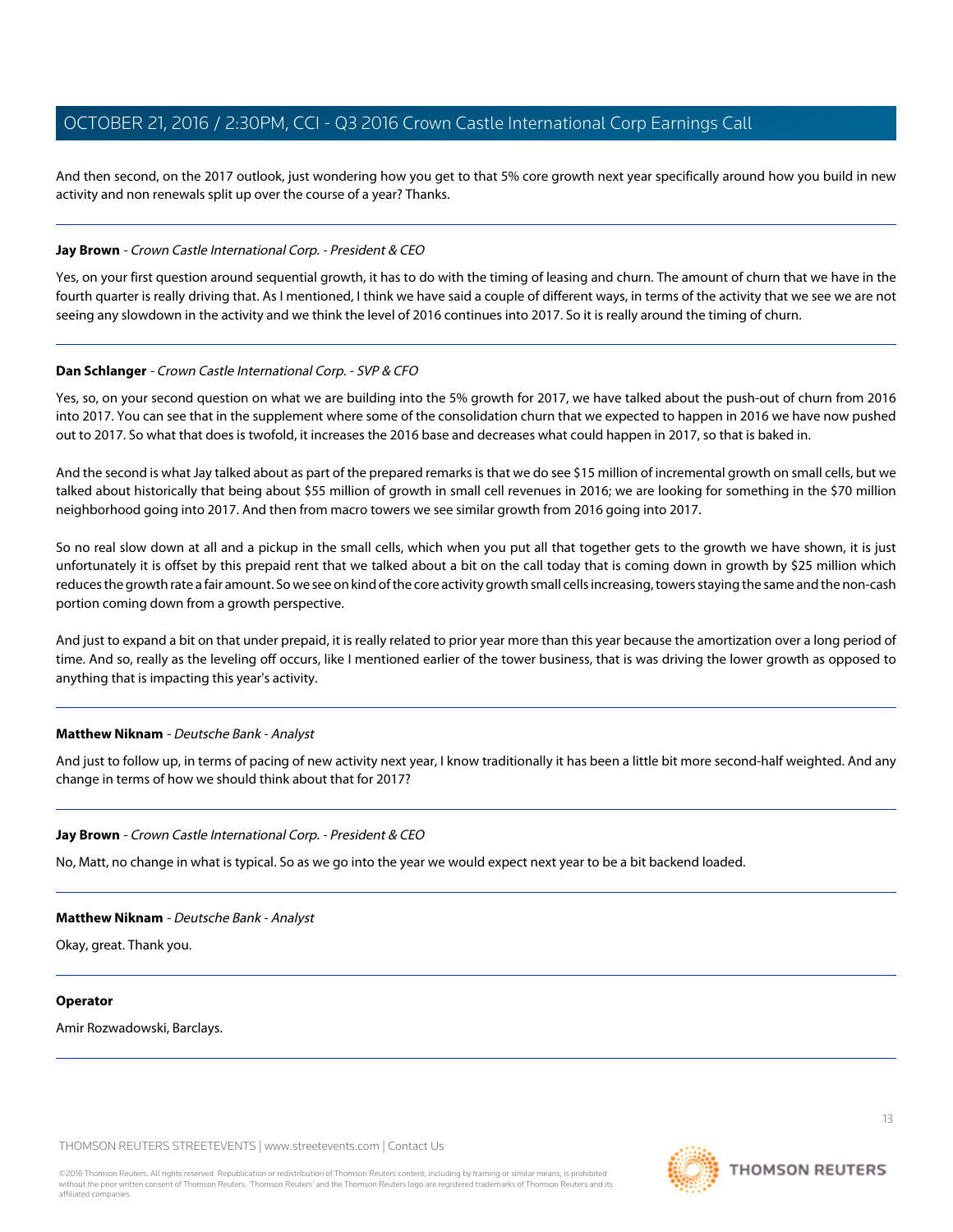## <span id="page-13-0"></span>**Amir Rozwadowski** - Barclays Capital - Analyst

I was wondering if we could just revisit the questions earlier around the escalators. It seems like the way we should think about it is it's really a function of that mix relative to the contribution of fixed versus CPI-related contracts. But clearly there has been a lot of chatter by select carriers trying to express their views on the trajectory of escalators going forward.

Have you seen any push backs or discussions? And would love just sort of the thought process around where those discussions have gone and perhaps why you feel comfortable that the fixed rate that you have in place right now is something that we should consider going forward?

## **Jay Brown** - Crown Castle International Corp. - President & CEO

Yes, Amir, appreciate the question. I think one of the -- and this question has obviously come up a number of times over the last few quarters. One of the benefits of the supplement I would say is that you can see clearly and go back over time and see that there hasn't been any change in that escalator, it is set right in where we expected it to several years ago.

So we have not seen any change in our pricing constructs with our tenants and don't expect that we are going to see any change in that pricing construct. Ultimately the conversation around price goes to the very attractive value proposition that we have with the carriers. We are sharing the infrastructure across multiple carriers and the cost of their leasing of these sites or use of these sites is a cost that is sub 3%.

So when they look at including the effects of all of the amendments that they have done over time and adding additional equipment on the site in order to upgrade through multiple technologies, we're still providing that infrastructure at a very attractive cost proposition to them.

And so, when there is conversations around the construct and the lease arrangement between us and the carriers, which there have been dating all the way back to 1999 when we first leased these assets, the conversation always went right to what is the value proposition, what are they receiving in exchange for what the cost otherwise would have been. And that value proposition remains intact and we think it remains very attractive.

The last point I will make about this is the underlying cost of this real estate, as Simon referenced earlier, around municipalities and zoning and other things has driven the cost of the real estate up faster than the carrier's cost to share that infrastructure over time.

And so, the underlying cost of the real estate is very supportive of what we are able to achieve on the escalation side. And we see that remaining intact and we haven't seen and nor do I expect we will see a real change in the pricing construct.

#### **Amir Rozwadowski** - Barclays Capital - Analyst

That is very helpful. And if I may, one quick follow up. We are starting to get some data points about potentially some new spectrum deployment starting in 2017, whether it is AWS-3 or even [FirstNet] seemingly getting a lot more traction. What are your thought process around the deployments of those spectrum opportunities? And how should we think about those opportunities in relation to your current expectations for growth?

#### **Jay Brown** - Crown Castle International Corp. - President & CEO

Yes, we are assuming largely what is in the market today in terms of our expectation for growth. And we are not assuming additional spectrum auctions or additional deployments beyond what is there. So those could be potential upsides to our forecast.

What I would tell you over time, as we have seen multiple auctions done and spectrum in the hands of the operators, that is very likely to extend our runway of growth. So as we talk about our long-term expectation of growth, it supports our view; we believe that we will be able to sustain our 6% to 7% growth over a long period of time.

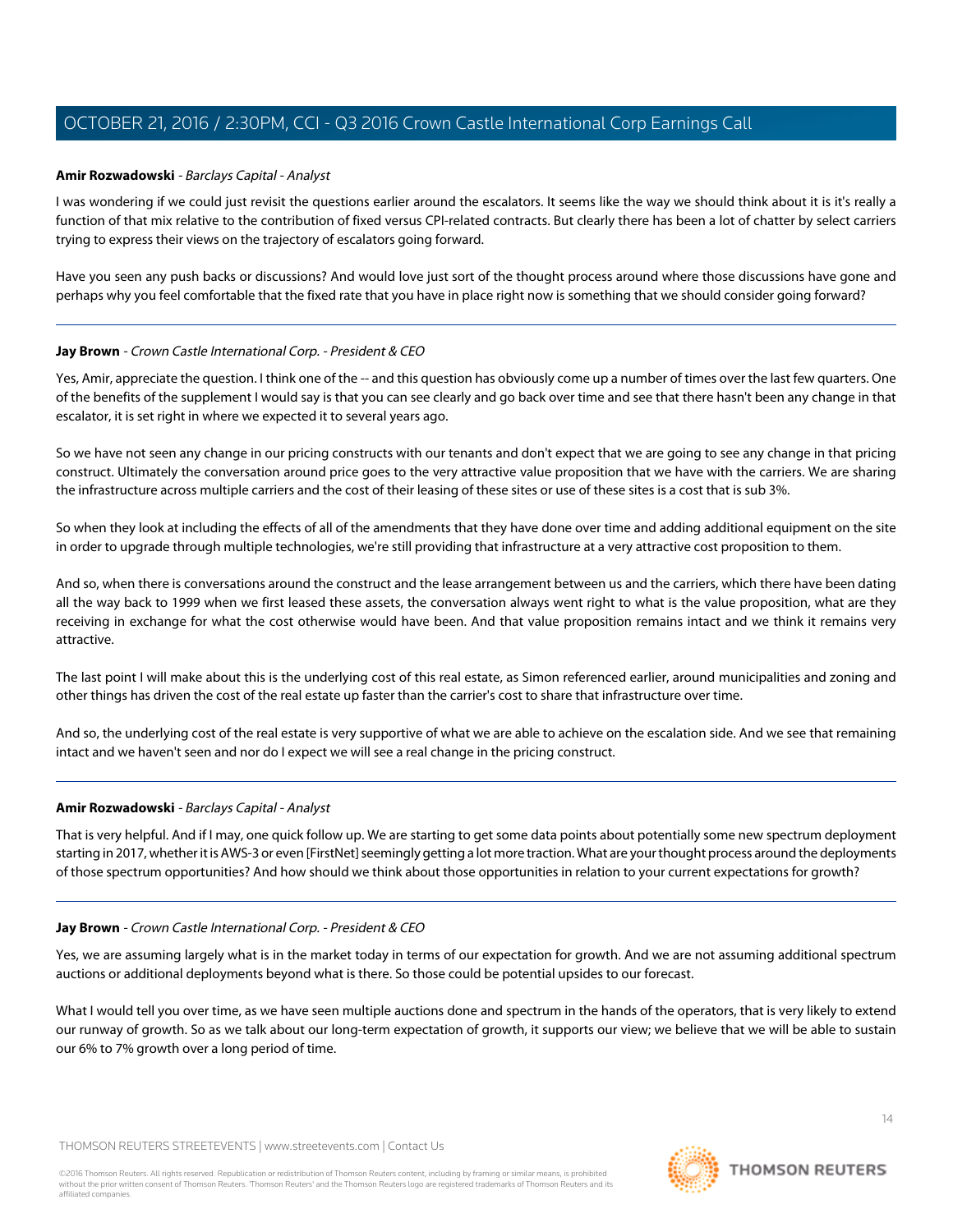## **Amir Rozwadowski** - Barclays Capital - Analyst

Excellent. Thank you so much for the incremental color.

## **Operator**

<span id="page-14-0"></span>Colby Synesael, Cowen and Company.

## **Colby Synesael** - Cowen and Company - Analyst

Two questions if I may. The first one I'm just curious if you are finding that having both a macro portfolio as well as small cells is helping one another. So having small cells has helped your macro business or having macro in a given area has helped you win small cell deals that were otherwise I guess being competitively bid.

And then my second question has to do with the cost of small cells. So at CTIA one of the takeaways I had was that the carriers are pushing that if we are going to build out hundreds of thousands if not millions of these over a period of time versus today -- the typical carrier has I don't know 40,000 or 60,000 or 70,000 macro cell sites out there -- the cost has to come down significantly. And there is talk about is \$500 a node or \$200 a node the right price.

And one of the ways I've thought about it is that you could actually, as a fiber provider, go and share that cost not just across various wireless carriers but across other industry verticals that might be interested in fiber such as healthcare or cloud companies or financial services or education, etc.

How big of a focus is that for you? And do you see yourself splitting the cost or sharing the cost of fiber in small cells with those other verticals? And does that become an increasing area of focus for you as you go forward? Thanks.

# **Jay Brown** - Crown Castle International Corp. - President & CEO

You bet, Colby. On your first question related to does having small cells help the macro tower business. I would start by just affirming as we've done multiple times in the call the tower business is a phenomenal business. And whether you are in the small cell business or not we think there is tremendous value that has been created in the tower business obviously.

But we also believe there is a tremendous amount of value that is going to be created in the tower business. And we don't view being in the small cell business as a requirement to be successful at continued success around the tower business and the growth opportunity there. So I don't think you have to be in the small cell business.

The opportunity that we see in small cells, we are there because we believe that we'll increase and drive dividend growth over a long period of time. So we believe it is a smart allocation of capital that continues to further the growth model. But don't view it as a necessity to be in.

There is certainly -- incrementally at senior levels of the carriers it enables a broader conversation about how they are thinking about network deployment. We think that is helpful and informative to us as we think about the long-term as we can have a broader conversation. But depending on the returns there may be a day when we choose not to invest as heavily in small cells. So it is really a return driven analysis for us. But what it meant there is some incremental value around the conversation with the carriers.

On the second point and your question around do costs need to come down. Again, just like in towers, small cells are a shared infrastructure asset that -- the economics of which are far more attractive to the carriers as a result of us sharing among multiple parties than they would be if they were self performed or built for only one carrier.

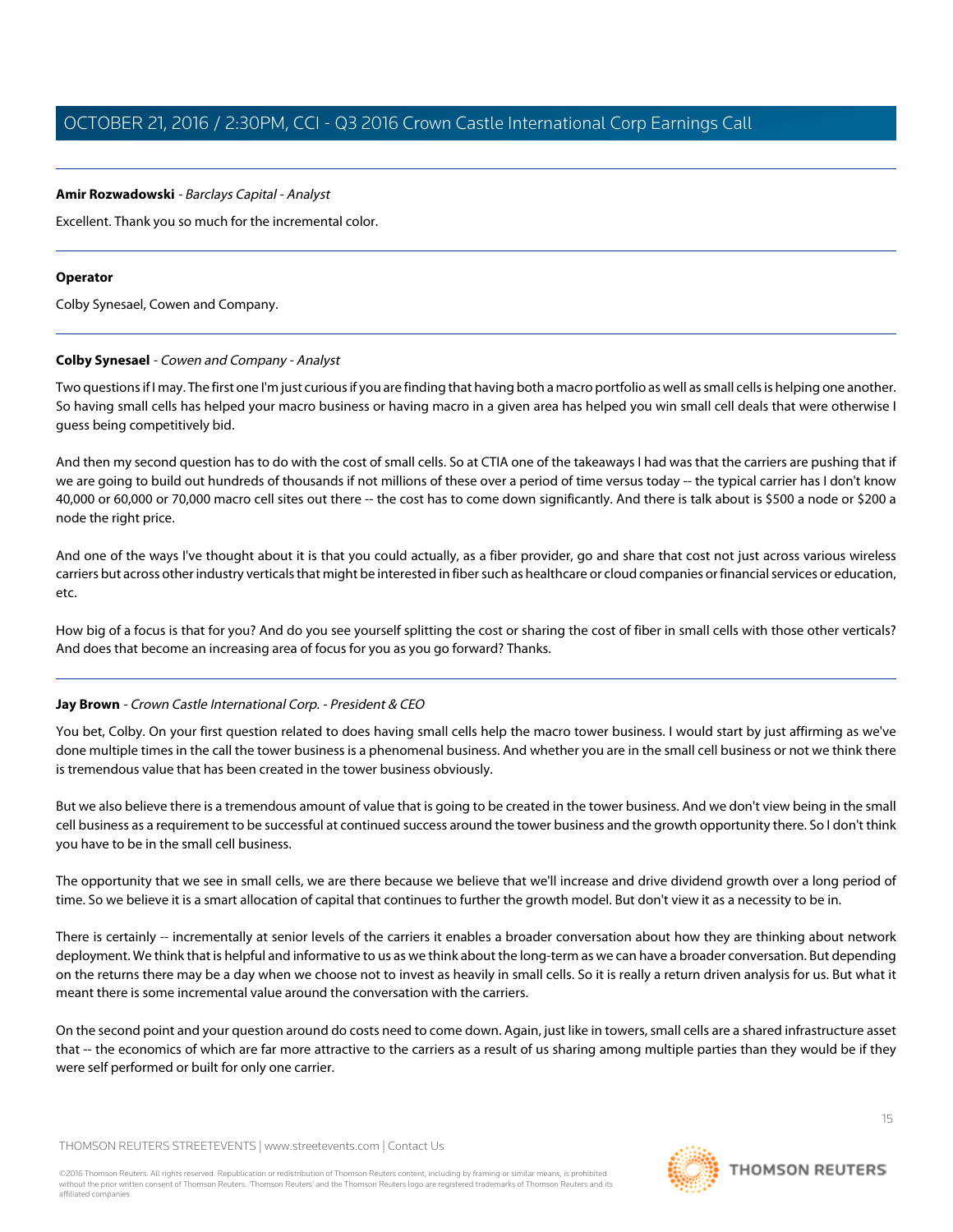So the costs effectively are coming down by us being a third-party provider and the initial carrier not bearing the full cost of the deployment and the ongoing operating cost. We are going to share that across multiple operators.

As we think about the potential growth drivers of revenue and cash flow over time as we think about that as a shareable asset, our primary focus remains on the wireless carriers. And so using this fiber deployment for small cells, we think it is the vast majority of the economic driver for both growth and the opportunity that we see.

We have, as you know from our Sunesys acquisition and in certain geographies, we have used our fiber to provide things like K-12 which is providing broadband to schools, those are long-term contracts that have provisions that are very similar to towers and that of small cells. And that obviously puts fiber in the areas where people are located and where there is a density of population.

And so we have found over time those there are some real synergies of revenues around using that fiber for both schools and then ultimately small cells or small cells and then secondarily to schools. So there may be over time ways for us to continue to [sweat] the assets. That is not our primary driver at this point, but we do look at some specific cases where we see opportunity for us to expand revenue and the cash burn.

## **Colby Synesael** - Cowen and Company - Analyst

Thank you very much.

#### **Operator**

<span id="page-15-0"></span>Matthew Heinz, Stifel.

#### **Matthew Heinz** - Stifel Nicolaus - Analyst

I was hoping you could kind of give us a little more detail on the approximate split of new construction and co-location activity that is contemplated in your small cell guidance for roughly the \$70 million of new leasing, I guess just to get a sense of the capital intensity of that growth.

# **Jay Brown** - Crown Castle International Corp. - President & CEO

Sure. About 75%, roughly 3/4 of the growth is being driven by the deployment of new systems in areas where we don't have systems today. And that could be -- when I say new areas that could be like the Chicago example where we are expanding beyond the central business district but still in the Chicago market. And then where about 1/4 roughly of the activity is coming from co-location on existing plant.

#### **Matthew Heinz** - Stifel Nicolaus - Analyst

Okay and then just to confirm, the new construction activity does go under new leasing, is that correct?

#### **Jay Brown** - Crown Castle International Corp. - President & CEO

That is correct.

#### **Matthew Heinz** - Stifel Nicolaus - Analyst

I guess it is a little bit different from maybe how you would account for a new tower?

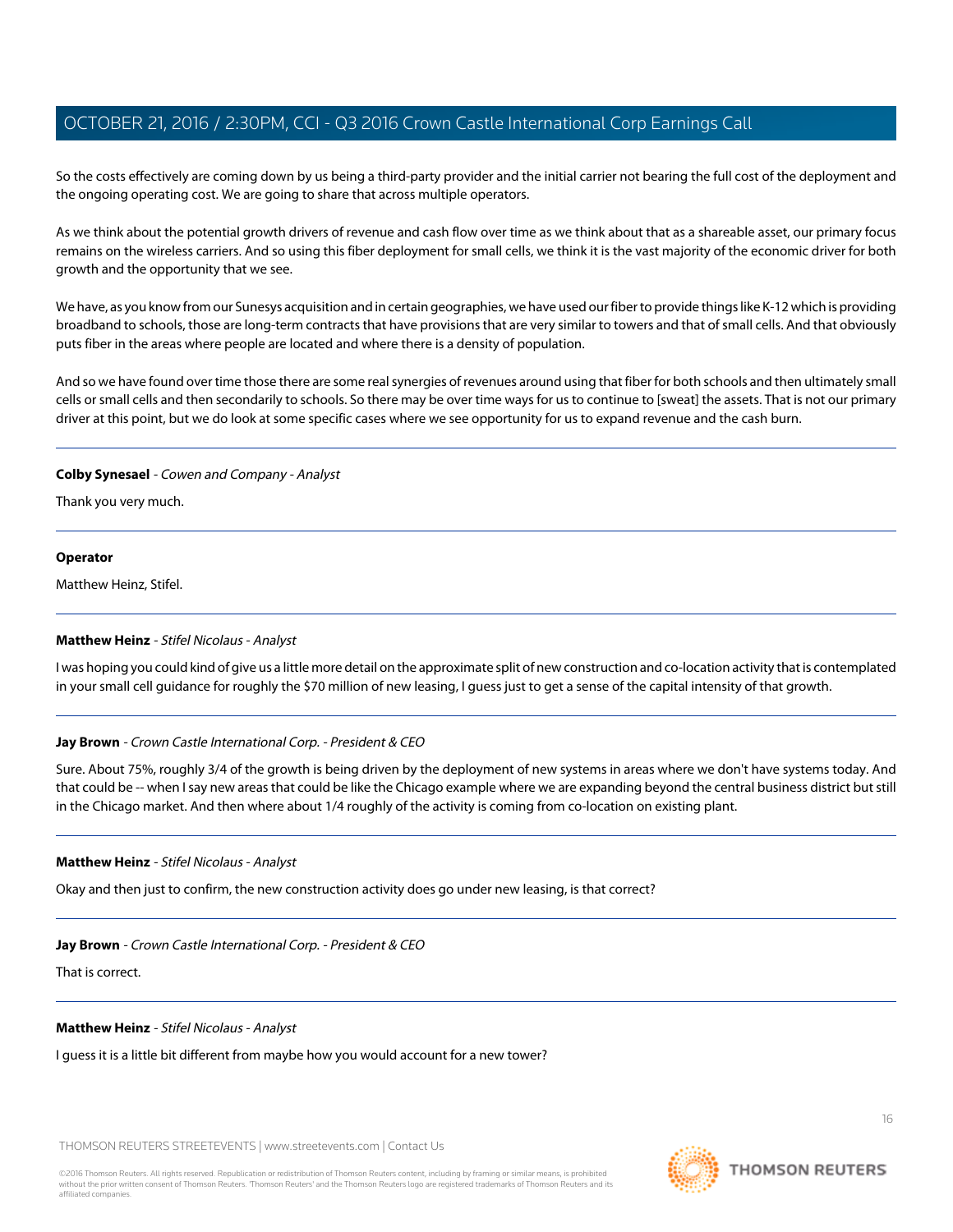# **Jay Brown** - Crown Castle International Corp. - President & CEO

That is correct. On the tower side that is separated over in the acquisitions and new tower builds. As the Chicago example shows, and the reason for doing that, first of all you are accurate in your description. We have both the new and the co-location in the leasing bucket on the left-hand side of the chart there. And then on the tower side if we build a new tower that goes over into tower builds and acquisitions. So your assumption is accurate.

We do that because we find it very difficult to allocate both capital and revenue of cash flow. As we will build laterals on existing systems at what point is the lateral a new system versus a part of the existing system? And so for ease of use we have just combined those. And again, 3/4 plus of the activity at this point continues to be the deployment of new systems.

# **Matthew Heinz** - Stifel Nicolaus - Analyst

Okay. And then you mentioned that potential upside to your guidance was possible? And you think that if that were to occur it would most likely be on the co-location side?

# **Jay Brown** - Crown Castle International Corp. - President & CEO

No, Matthew, I would point to the opportunity for us to do it both on the deployment of additional systems as well as co-location. We think those two things will go hand in hand. We are building the early stages of this plant very similar to the early days of towers where towers were being deployed starting at the central areas of urban areas and then expanding out to the suburbs. And that is happening in small cells.

We think that will continue from the markets that we've been in where the vast majority of the activity has been in and around the top 10 markets in the US. We see that expanding outside of the top 10 markets. We also see it expanding beyond the central business districts of those markets. So our expectation today would be that over time we will continue to invest additional capital as the carriers deploy small cells to improve their network.

# **Matthew Heinz** - Stifel Nicolaus - Analyst

Okay, that is very helpful, thanks. And then if I could just go over to the non-renewals. It looks like the expected churn from acquired networks in 2017 was down \$15 million at the midpoint from your last report. I am just wondering how I should square that up with your comments that churn -- non-renewals have been pushed out from 2016 into 2017.

And then if I sort of split out the acquired network churn from the normal churn I get to about \$30 million of, quote, normal churn or 90 basis points, which I think is probably below your historical experience. Just wondering what you are seeing there in the business that is kind of reducing the go-forward churn expectations on the normalized side.

# **Dan Schlanger** - Crown Castle International Corp. - SVP & CFO

Thanks, Matthew. To your first point, squaring up the 2016 to 2017 move, some churn was pushed out from 2016 to 2017, but other churn was pushed out from 2017 to beyond. So you can see the beyond column in our supplement will go up as well to make up for that.

So, what it looks like is there is lower churn than we expected in 2016. And even though some of that pushed out into 2017, some got pushed even further out. So that is how you square those two things, if that makes sense.

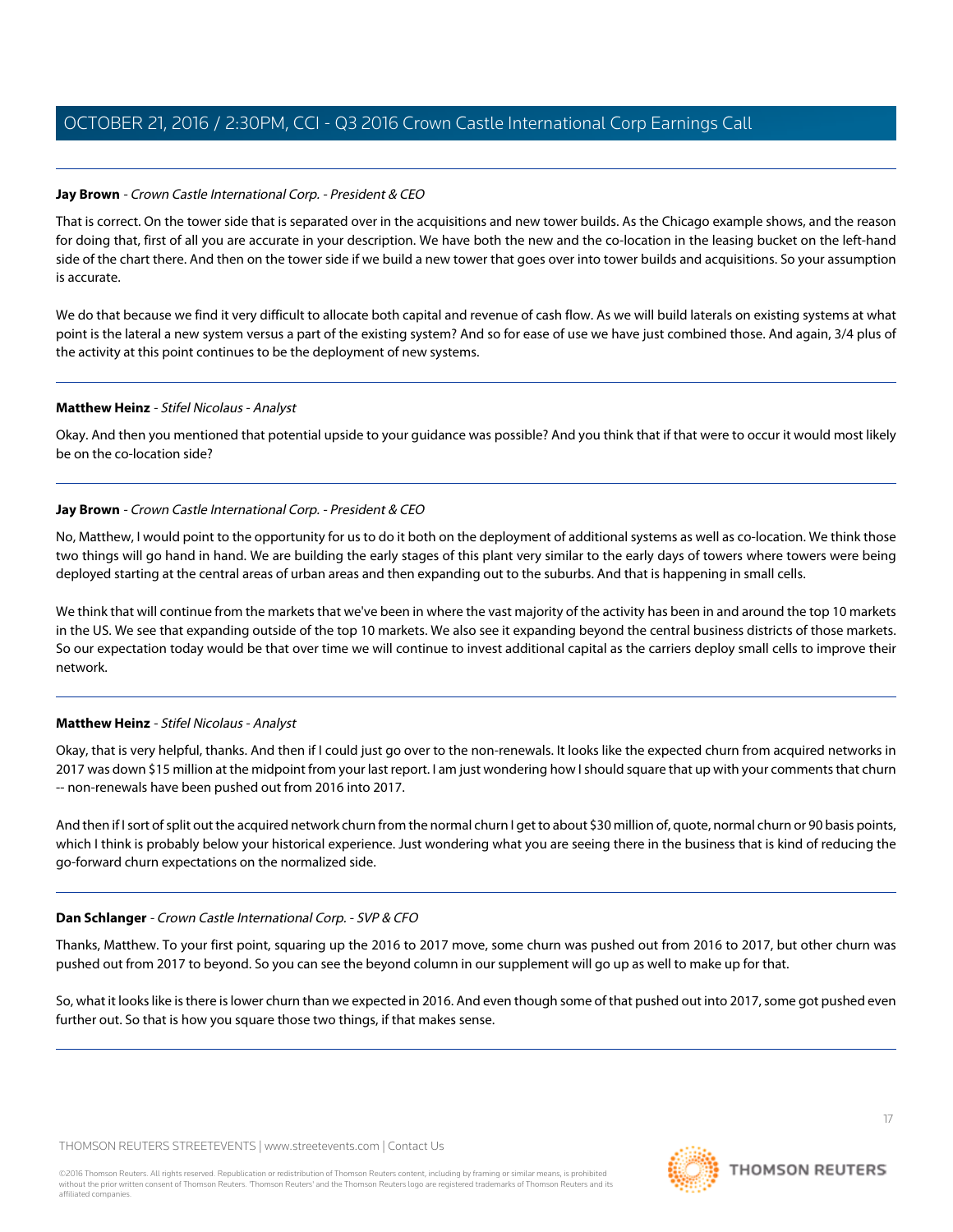**Matthew Heinz** - Stifel Nicolaus - Analyst

Okay.

#### **Dan Schlanger** - Crown Castle International Corp. - SVP & CFO

And then in terms of normal churn, I think you are right. You back out what we see as consolidation churn and it leaves around 90 basis points is your math, I would say around 1% is what we are seeing right now, yes. And it is a little less than what we have seen historically and talked about historically but 1% is what we are seeing now.

## **Matthew Heinz** - Stifel Nicolaus - Analyst

Okay, thanks very much.

#### **Operator**

<span id="page-17-0"></span>Spencer Kurn, New Street Research. Hearing no response we will move on to Nick Del Deo with MoffettNathanson.

## **Nick Del Deo** - MoffettNathanson - Analyst

I recognize enjoying the process, but can you speak to what you are seeing in terms of [amendment] revenue from AWS-3 upgrades? And more specifically, are the amendment rates consistent with past amendment cycles or are customers trying to put up antennas they can run both AWS-1 and AWS-3 which might garner more modest incremental rents?

# **Jay Brown** - Crown Castle International Corp. - President & CEO

Yes, Nick, on the amendment side we are seeing pretty similar both rates on the equipment as well as size of equipment, etc., from amendment cycles. So it looks pretty similar to what we have seen over many years. We would expect, as you referenced, given what is going on in the market, amendment activity as a component of total leasing activity may increase as a percentage of that in 2017 as the carriers focus on some of the activities that you referenced.

#### **Nick Del Deo** - MoffettNathanson - Analyst

Okay, great. And then maybe a longer-term question. If I look at your 2017 outlook, if my math is right, you seem to be guiding to something like an incremental cash EBITDA margin on site leasing revenue of about 80% next year, maybe about 75% if you strip out the amortization of prepaid rent.

Is that something we should be thinking of as sort of a normal incremental margin over the next several years given the tower and small cell mix? Or do you think there is the potential to do better as the small cell platform scales?

#### **Jay Brown** - Crown Castle International Corp. - President & CEO

Let's separate the two and talk about towers and small cells separately. On the tower side, when you look at the cost structure both at the direct to operating expense side and at the G&A side, we are holding costs effectively flat. We would expect in normal course just the cost of living adjustment to be about 3% increases year-over-year. And we are well inside of that on towers basically holding everything roughly flat year over year. So that drives incremental margins that are extremely high, well over 80%, about 90% would be our expectation as we think about 2017 on the tower side.

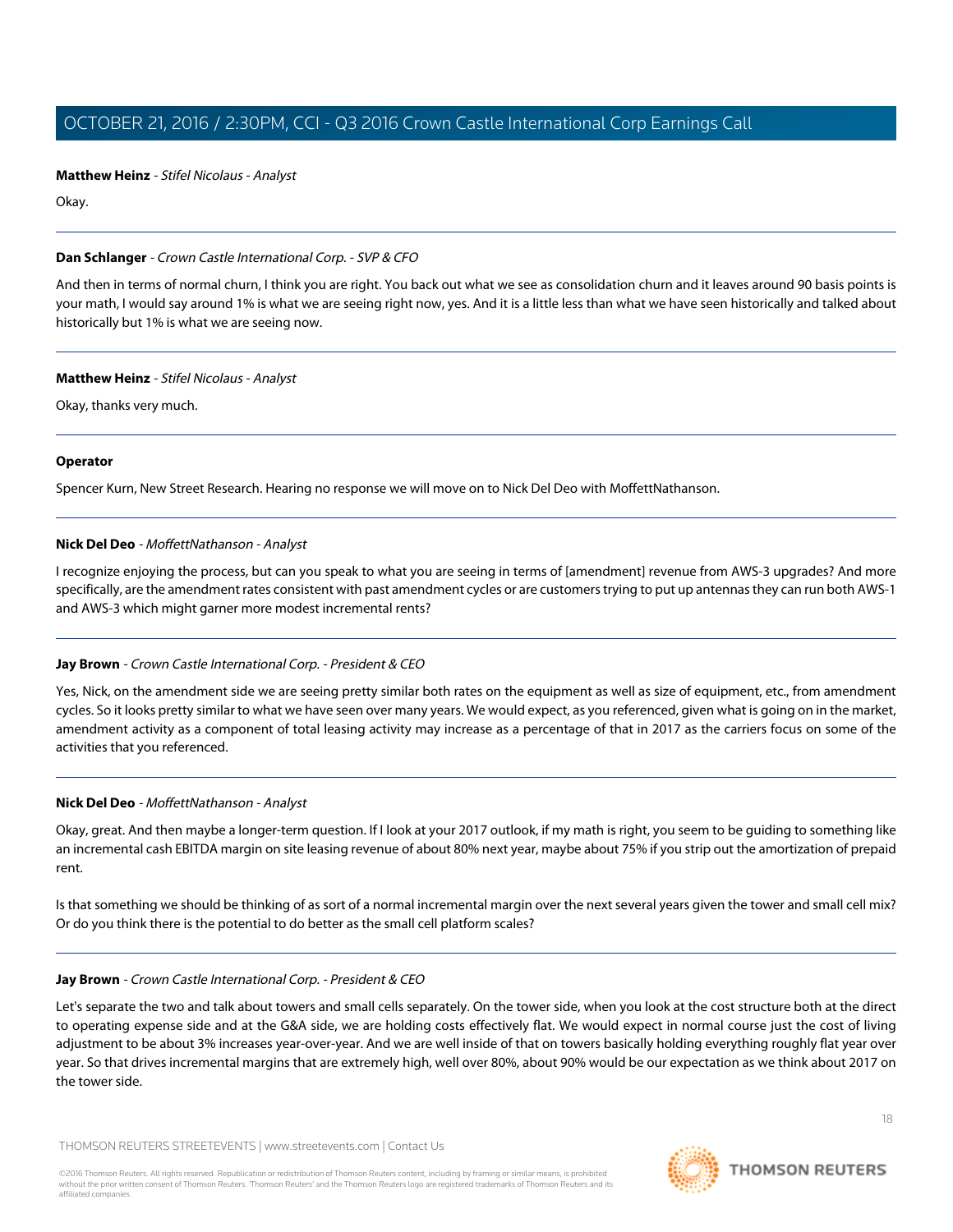On the small cell side we've got a combination of two things going on. On the systems where we are co-locating we're seeing very high incremental returns which expand the margins on the systems where we are seeing co-location. As we put new systems on air, the margins on those new systems are in the neighborhood of about 60% for a new system.

So those immature assets, if you want to think about them that way, those immature assets with slightly lower margins than the overall average basically hold the average down and we don't see the full benefit of the incremental margins that we are seeing on small cells from a co-location standpoint. And how that progresses over time will largely be a function of how many opportunities do we have in front of us, how much do we invest on the deployment of additional systems and then the margins will fall out from there.

If you fast-forward all the way to the end of this when the market becomes more saturated in terms of the deployment of the systems, what we see on individual systems is margins that expand at paces that are in line with what we have seen historically for towers. And so, rolling forward to a very long view of small cells, I think you continue to see the margins expand and approaching levels that we have enjoyed in the tower business.

## **Dan Schlanger** - Crown Castle International Corp. - SVP & CFO

Yes, Nick, before we move off of that, just if you look at the \$35 million increase in OpEx and G&A year-over-year, that is less than 3% of our total cost of structure. And that is increasing activity. So I do think what Jay was talking about is we are seeing some of that operating leverage now.

## **Nick Del Deo** - MoffettNathanson - Analyst

Okay, terrific. Thanks for the color, guys.

## **Operator**

<span id="page-18-0"></span>Michael Rollins, Citi Research.

#### **Michael Rollins** - Citi Research - Analyst

I was wondering if you can refer to your press release where you do the floating bar charts where you break down the leasing activity, the escalators, the renewals, etc. Why not move the impact of prepaid rent amortization from the organic conversation over to the way that you look at straight line and acquisitions? And if you were to do that, can you help us think through what that says about what activity might have been in 2016 versus what activity looks like in 2017? Thanks.

# **Dan Schlanger** - Crown Castle International Corp. - SVP & CFO

Yes, so the reason is because prepaid rent really is an economic decision that our customers and we are making together. And we are getting that runt either up front or as part of the ongoing operation of the business. So it is really tied on some level to the new leasing activity.

So it is part of the economics we enter into. And if we hadn't gotten the rent up front we would be putting it in new leasing activity revenue. But if we don't put it there or take credit for it from a capital side it gets lost in that. So we think of it as tied to leasing activity.

The reason why it is growing less isn't necessarily reflective of the current activity in 2016 or 2017. Because the activity in 2016 we said is about flat from 2015 and is about flat to 2017, that is why it is actually plateauing and the growth in prepaid rent amortization is coming down.

So what it is speaking to specifically on the tower side is that growth is the same year over year, which is why you are not seeing incremental prepaid amortization. Whereas on the small cell side you are because we are continuing to invest in that business, grow it and get more prepaid rent that we are collecting on that business.



**THOMSON REUTERS**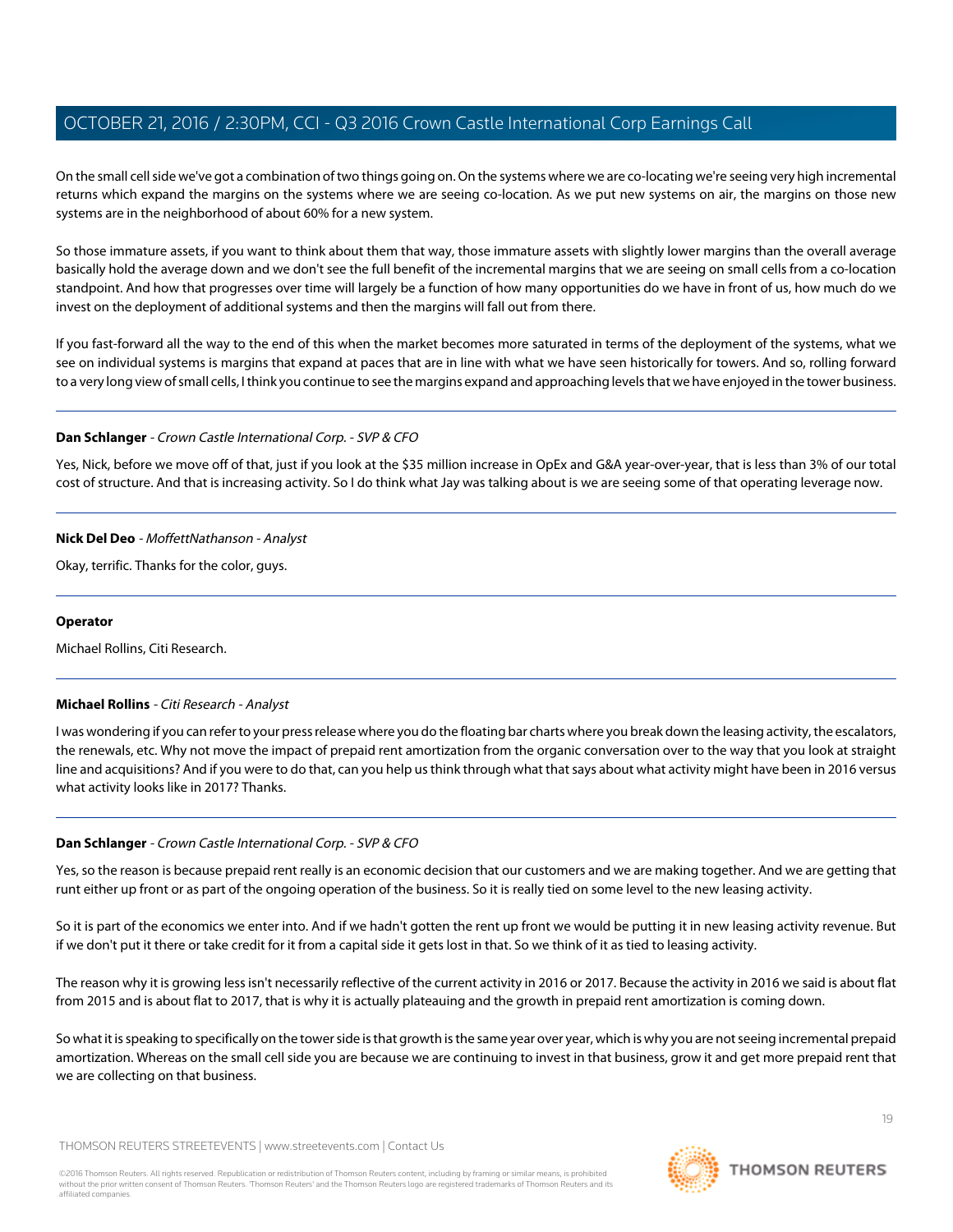# **Michael Rollins** - Citi Research - Analyst

(Multiple speakers).

## **Jay Brown** - Crown Castle International Corp. - President & CEO

Michael, you could say -- and maybe just an additional point there which maybe was the second part of your question. Given that we referenced the amortization, what is related to the tower business, basically towers on an apples-to-apples basis is about flat of about \$90 million roughly year over year. And then on the small cell side it is up \$15 million. So it as gone from about \$55 million to about \$70 million.

So if you thought about it and you wanted to excluded kind of the prepaid conversation from that analysis, then the growth is up about 100 basis points if you were to take -- as you were saying, take a portion of that graph and move it kind of over to the right-hand side. And that 100 basis points is being driven entirely from small cells.

## **Michael Rollins** - Citi Research - Analyst

And then if you look at the \$55 million to \$70 million for small cells, how much of that is being driven by incremental co-location versus capital spending and deploying new systems?

# **Jay Brown** - Crown Castle International Corp. - President & CEO

I would say it is about that same split. So I would put about 3/4 of that to new systems and about 1/4 of that roughly to co-location.

#### **Michael Rollins** - Citi Research - Analyst

Thanks very much.

#### <span id="page-19-0"></span>**Operator**

Batya Levi, UBS.

#### **Batya Levi** - UBS - Analyst

A follow-up on the CapEx side. As you look to invest more on the small cells next year can you provide maybe a dollar amount in terms of how much construction CapEx you expect to spend? And more strategically, as you are looking to invest more small cells can you talk about your decision making thought process in terms of building versus acquiring for more fiber assets and maybe leveraging some of your REIT multiple in to acquire some assets that are not getting the REIT multiple. Thank you.

#### **Dan Schlanger** - Crown Castle International Corp. - SVP & CFO

Let me take the first one and I will probably defer to Jay on the second one, which is on the capital side on construction it is similar year-over-year from 2016 to 2017 on the small cell side so you should expect to see generally the same amount of spending.

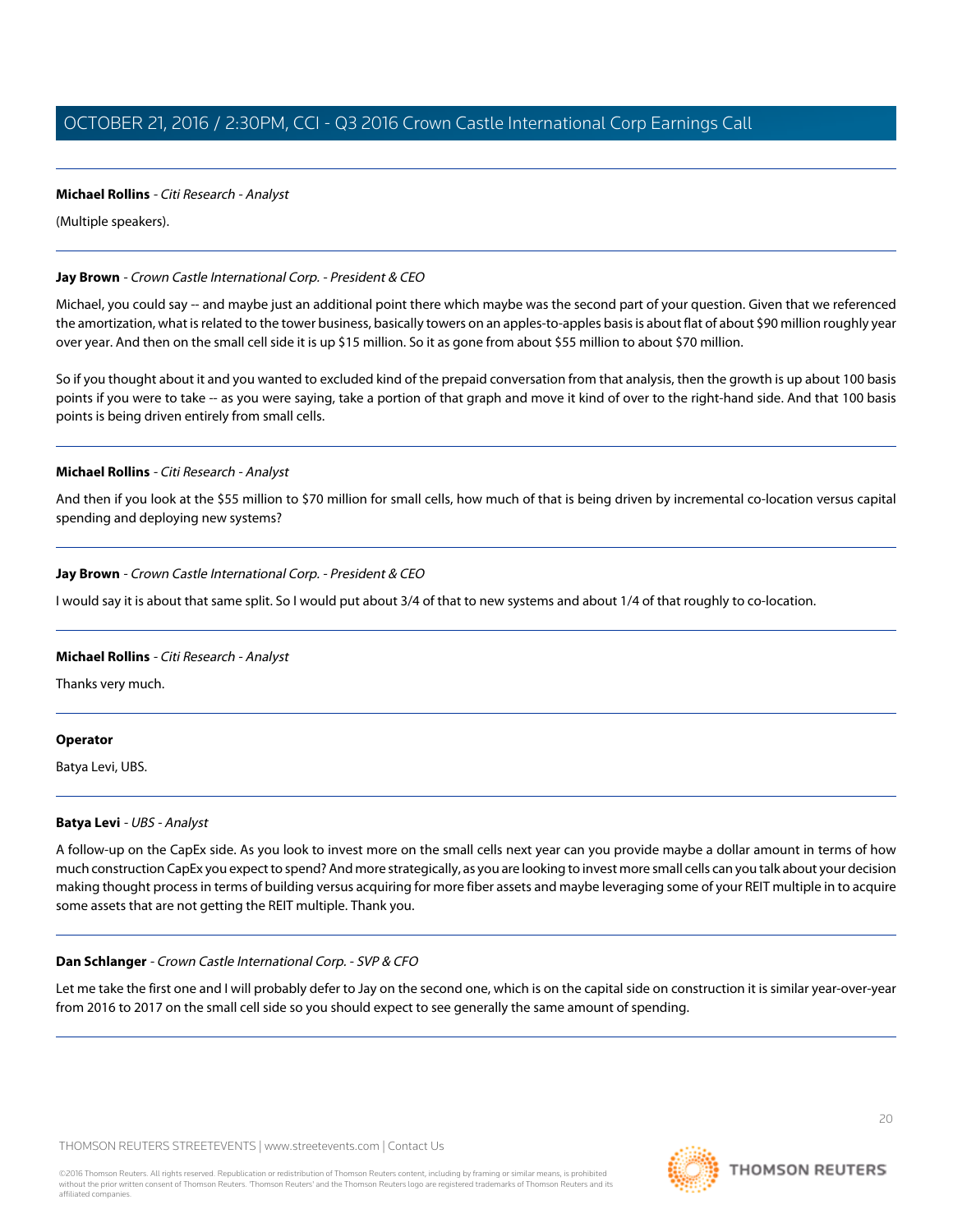## **Jay Brown** - Crown Castle International Corp. - President & CEO

Batya, on your second question, we will look at and will continue to look at opportunities to acquire fiber assets. But the driver of that, as I mentioned earlier around our strategy, is to lease that fiber to wireless operators primarily for the use of small cells. And so to the extent that we can identify fiber in a given market that we think makes sense on that basis, then we would be interested in the asset.

But we don't spend a lot of time around here thinking about arbitrageurs and multiples and things. Businesses are valued where they are valued. And so our approach is to invest capital in ways that drive the dividend over the long-term and our strategy for doing that is focused on the wireless operators and deploying small cells.

#### **Batya Levi** - UBS - Analyst

Got it, thank you.

#### **Operator**

<span id="page-20-0"></span>Walter Piecyk, BTIG.

## **Walter Piecyk** - BTIG - Analyst

Just a quick question on the co-location. Can you define what that means? Is that just putting another radio in the box that is already in the lamppost? Or does that also include connecting a lamppost that happens to be right above your fiber?

#### **Jay Brown** - Crown Castle International Corp. - President & CEO

It would be both of those, Walter.

#### **Walter Piecyk** - BTIG - Analyst

Got it. And then very interesting chart, Chicago, thanks. The five you said gets you to 10% returns, so just two questions on that. In five years how many tenants per mile do you expect to get? You can obviously give a range and best case scenario or worse case, whatever, assuming that we get to like as an industry 1 million plus small cells with that type of backdrop.

And then if you can just give us some sense -- I know this is not easy, but assuming the 75%-25% mix that I think you have referenced now three times on the call, how the returns would increase as that five tenants per mile goes up? Is it like 200 basis points per tenant or any way you can scale that for us as far as the implied returns of adding additional tenants per mile. Thanks.

#### **Jay Brown** - Crown Castle International Corp. - President & CEO

Yes. I think in Chicago I will punt on how many tenants per -- or nodes per mile of fiber we are going to ultimately get to. These systems -- and just to take you back to kind of how we would think about underwriting Chicago and how we did think about underwriting Chicago -- we would look at return based on the cost of the deployment of the fiber.

So obviously in a central business district, as you would expect, the cost of deploying that fiber would be significantly greater than as we move out to the suburbs, generally speaking in a metro market. And so the number of nodes required to get to an acceptable IRR or yield on that investment is going to differ based on the cost.

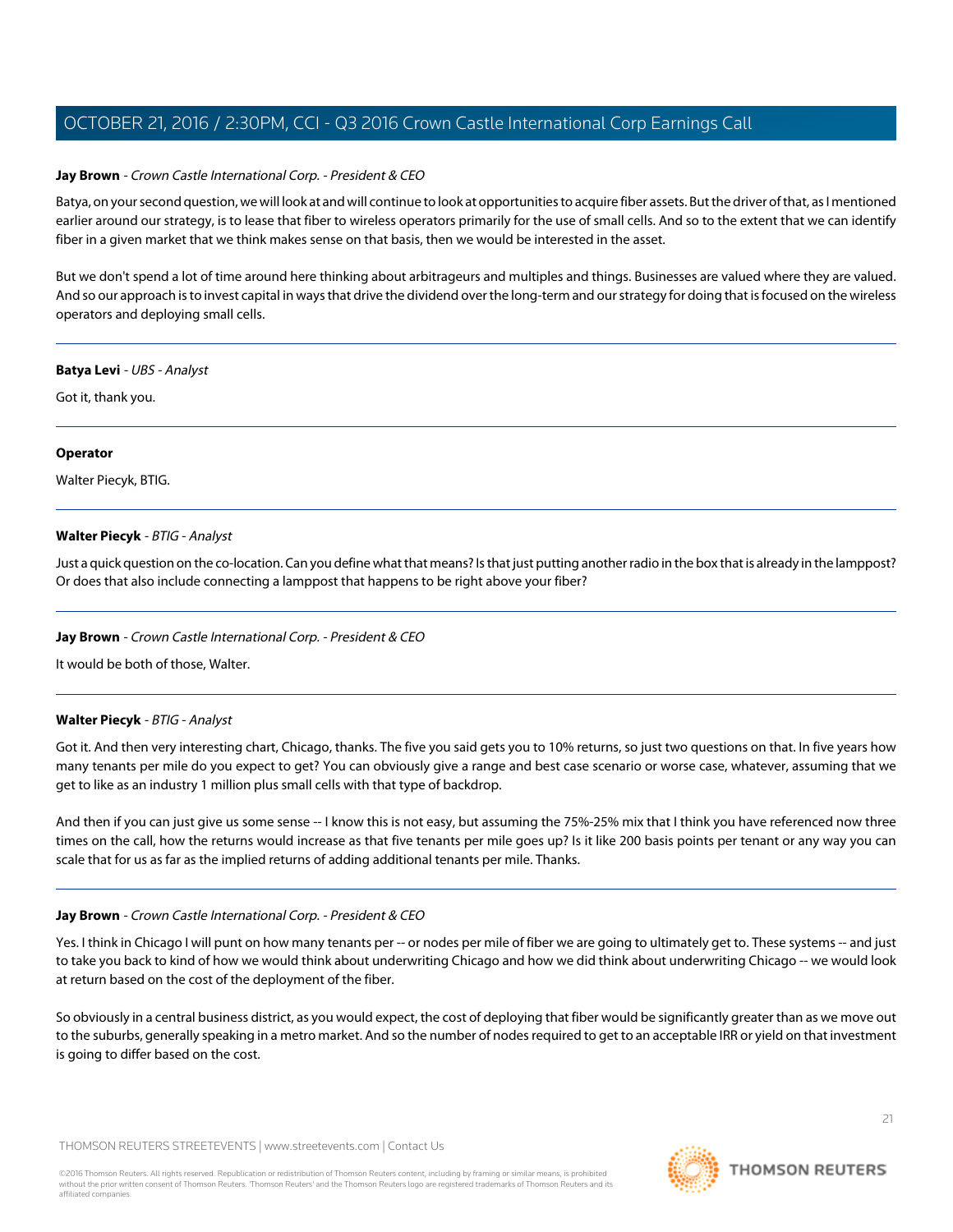What I would tell you generally, Walter, is that the pace of leasing on small cells has been about twice the pace of that of towers that we have seen historically. And the returns, to kind of your last question, the returns track that. So we are three years in on this Chicago system roughly from 2013 to 2016 and then some of that under construction in 2017. So call it three to four years of snapshot there. And the yield in the double-digit area around 10%.

That took us over a decade on the tower side. And that kind of yield on invested capital is well in excess of our cost of capital and provides a terrific return. Now we certainly don't think we are done in Chicago, we are early days on this. And so, we think the yields and return continue to expand well beyond what we underwrote when we invested that capital.

## **Walter Piecyk** - BTIG - Analyst

So, but I mean as a rule of thumb, if [5%] went to [10%] presumably your returns would be much higher than 20%, right? It has to scale up from there I would think, right?

#### **Jay Brown** - Crown Castle International Corp. - President & CEO

That is exactly right.

## **Walter Piecyk** - BTIG - Analyst

Okay. And then just one last -- just a little pushback on the urban versus kind of suburban being more expensive. If that is the case why wouldn't every operator just opt for someone that actually already had fiber in the market rather than go with someone that had to build new stuff?

#### **Jay Brown** - Crown Castle International Corp. - President & CEO

The answer is that there is rarely anything there. So most of those (multiple speakers).

#### **Walter Piecyk** - BTIG - Analyst

In the urban part of Chicago? I would think that there is fiber running up and down the streets.

#### **Jay Brown** - Crown Castle International Corp. - President & CEO

Yes, there is -- this fiber is purpose built in locations that there is not a capacity of existing fiber to be able to handle these small cell nodes. There are other places where we have utilized some leased fiber where there was existing fiber in the ground, obviously that is a more cost-effective opportunity. But the vast majority of what we are doing there is not fiber in the ground to provide this. And if there is fiber in the ground there is not nearly enough capacity to be able to handle small cells.

#### **Walter Piecyk** - BTIG - Analyst

That is helpful, thank you very much.

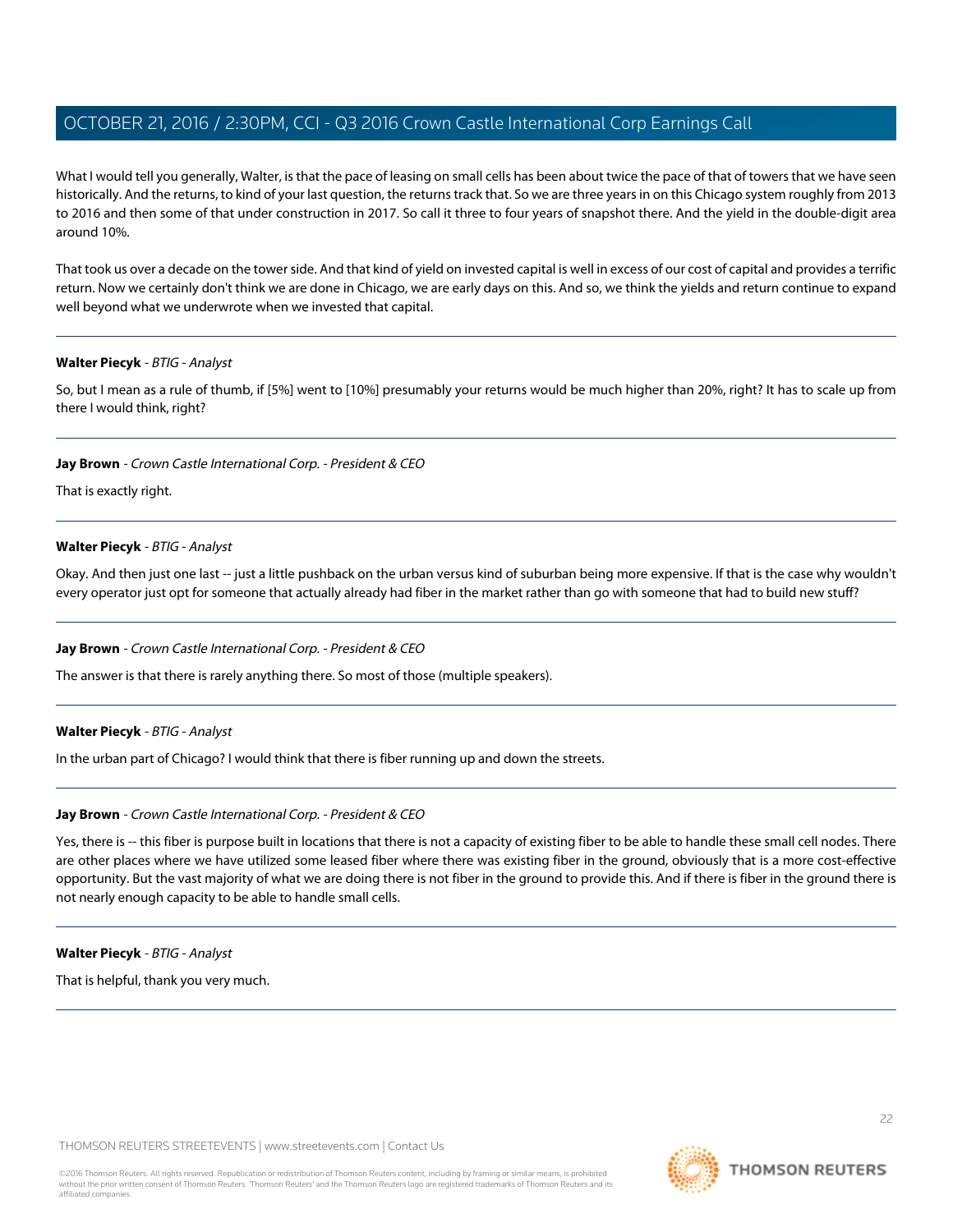# **Dan Schlanger** - Crown Castle International Corp. - SVP & CFO

I would also say that we agree with you, that where we have fiber in the ground, like now you can see in Chicago, we have a great advantage of getting more small cells on that as opposed to somebody coming in and building. Because with all the things Jay just talked about and you just mentioned is we have an advantage at this point and we expect to see leasing on that fiber.

And where we don't and have seen where other people have a tremendous amount of fiber that would be utilized for small cells, we understand the disadvantage we are at and will at times choose not to go into those markets. So I think part of what (multiple speakers).

# **Walter Piecyk** - BTIG - Analyst

That makes sense, Dan.

# **Dan Schlanger** - Crown Castle International Corp. - SVP & CFO

Part of what you are talking about is a competitive dynamic around these things. And we feel like we have a great position competitively both from our capability standpoint but also from our footprint standpoint to really accelerate the growth in this business.

# **Walter Piecyk** - BTIG - Analyst

Got it. Thank you very much.

## **Operator**

<span id="page-22-0"></span>Michael Bowen, Pacific Crest.

# **Michael Bowen** - Pacific Crest Securities - Analyst

A question, I may have missed it, but have you divulged any number of tenants per small cell site or can you give us any thoughts on, if not, kind of where you might see that going in both the near and the distant future and kind of the technology around it and how well that is working?

And then with regard to the carriers, we have been hearing obviously a lot of chatter around pressure from the carriers trying to reduce revenue escalators. Are these current conversations happening, are they not happening? Can you give us any idea on -- I understand -- you talked about the value proposition and I get all of that. But trying to get an idea as to whether this is something that might be eminent. Thanks.

# **Jay Brown** - Crown Castle International Corp. - President & CEO

Yes, Michael, appreciate the questions. We haven't disclosed the number of tenants on small cells. We have focused, as he heard from Dan's comments, on yield and return on the investments that we have made. So I think you are going to continue to hear us mention that, that way you can look at the financial statements and see the expansion of that yield.

We think that is the best way to judge it given how much the economics vary. On a market-by-market basis, number of nodes may not be really indicative of the return. So we are focused much more on the capital investment and then what the return of that capital investment is.

On your second question around the carriers and conversations. As I mentioned a little earlier, we have seen no change in the pricing construct with our tenants. And given the value proposition that we provide for those carriers with the cost to lease the assets of something in and around a little bit less than 3%, we think that model continues to hold well into the future.

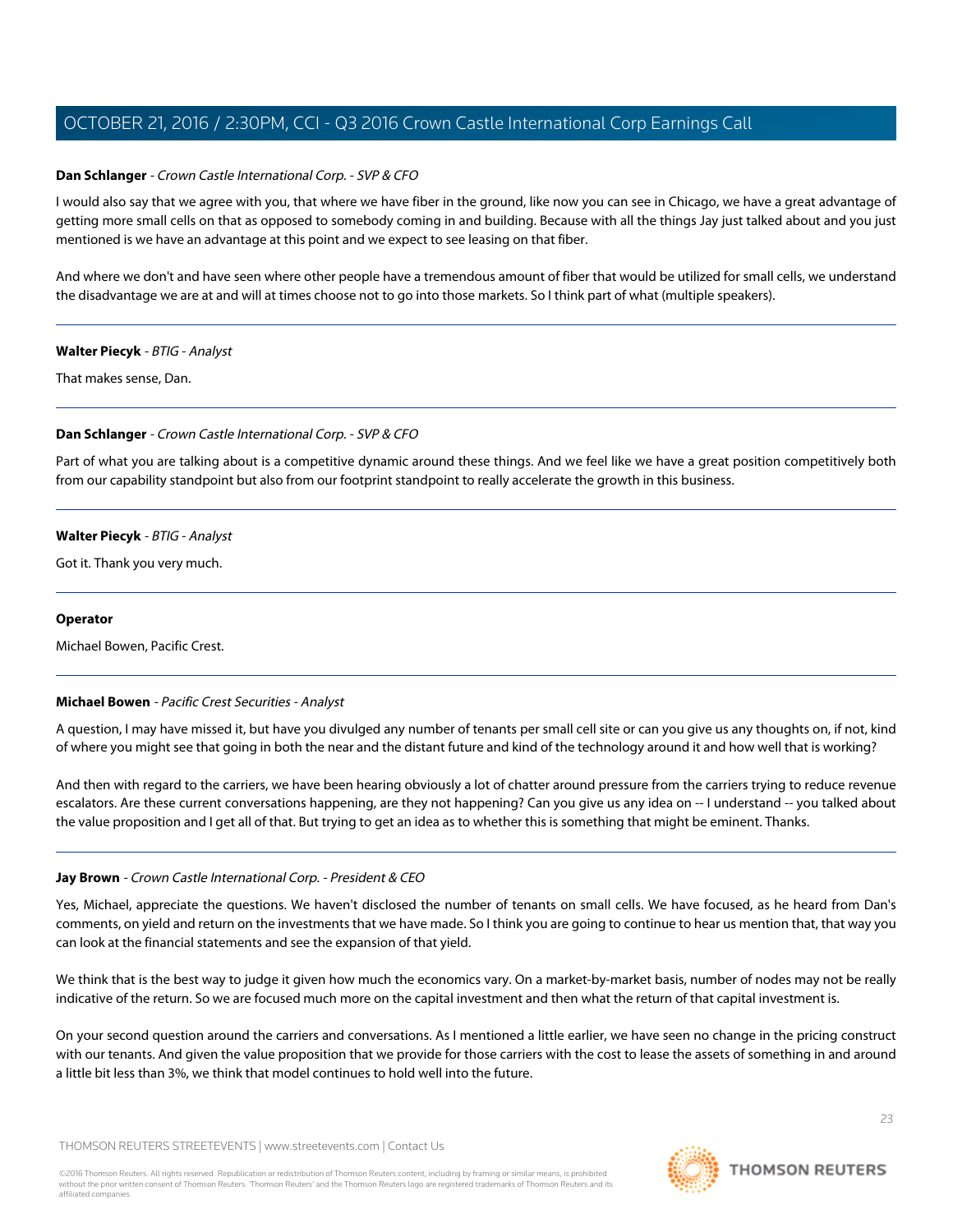#### **Michael Bowen** - Pacific Crest Securities - Analyst

Okay, thanks.

# **Jay Brown** - Crown Castle International Corp. - President & CEO

You bet. Operator, let's take one more question.

#### **Operator**

<span id="page-23-0"></span>Michael Hodel, Morningstar.

## **Michael Hodel** - Morningstar - Analyst

I just had a question on the Chicago map again, going back to that. There are certain areas where I would have expected to see maybe a little bit more density actually -- think of a market like Oak Park where you have an affluent suburb that is urban in nature. And I am kind of getting back to the competitive dynamic question.

Is this a situation where the carriers are bidding out kind of neighborhood by neighborhood and there are certain areas where you haven't been able to win the business? Or is this just a matter of progression?

And then also going back to the idea that in some areas the local phone company or the cable company might have existing infrastructure that would be more efficiently leveraged. Is it fair to say that in those markets where a Verizon or an AT&T has built more fiber, like a FiOS type of neighborhood, that takes one potential customer out of the mix for you guys?

# **Jay Brown** - Crown Castle International Corp. - President & CEO

On your first question I would just say we are not done yet. So I think you are just think the progression of the build out of wireless networks using small cells. And so we would share your view that over time as we look at that map we think there will be an increase in density. And if you look at some of the suburbs that you pointed out, Oak Park, we would expect that there will be over time greater density of both fiber and nodes in those areas.

On your second question, again, this goes back to the existing fiber and the capacity of that fiber to provide this kind of solution. It takes a lot of capacity of fiber and generally speaking the residential fiber that is used for products like you mentioned is not going to have enough capacity to handle small cells. So if it does it is a great solution and that would be the lowest cost alternative. But typically that is not a competitor really in our space for small cells.

#### **Michael Hodel** - Morningstar - Analyst

Okay, great. Thank you very much.

# **Jay Brown** - Crown Castle International Corp. - President & CEO

You bet. I just want to thank everyone for joining this morning. There may be a few folks that we weren't able to get to your questions. Obviously feel free today to reach out to us, we would be happy to take the questions off-line and answer anything we didn't get to. We are excited about